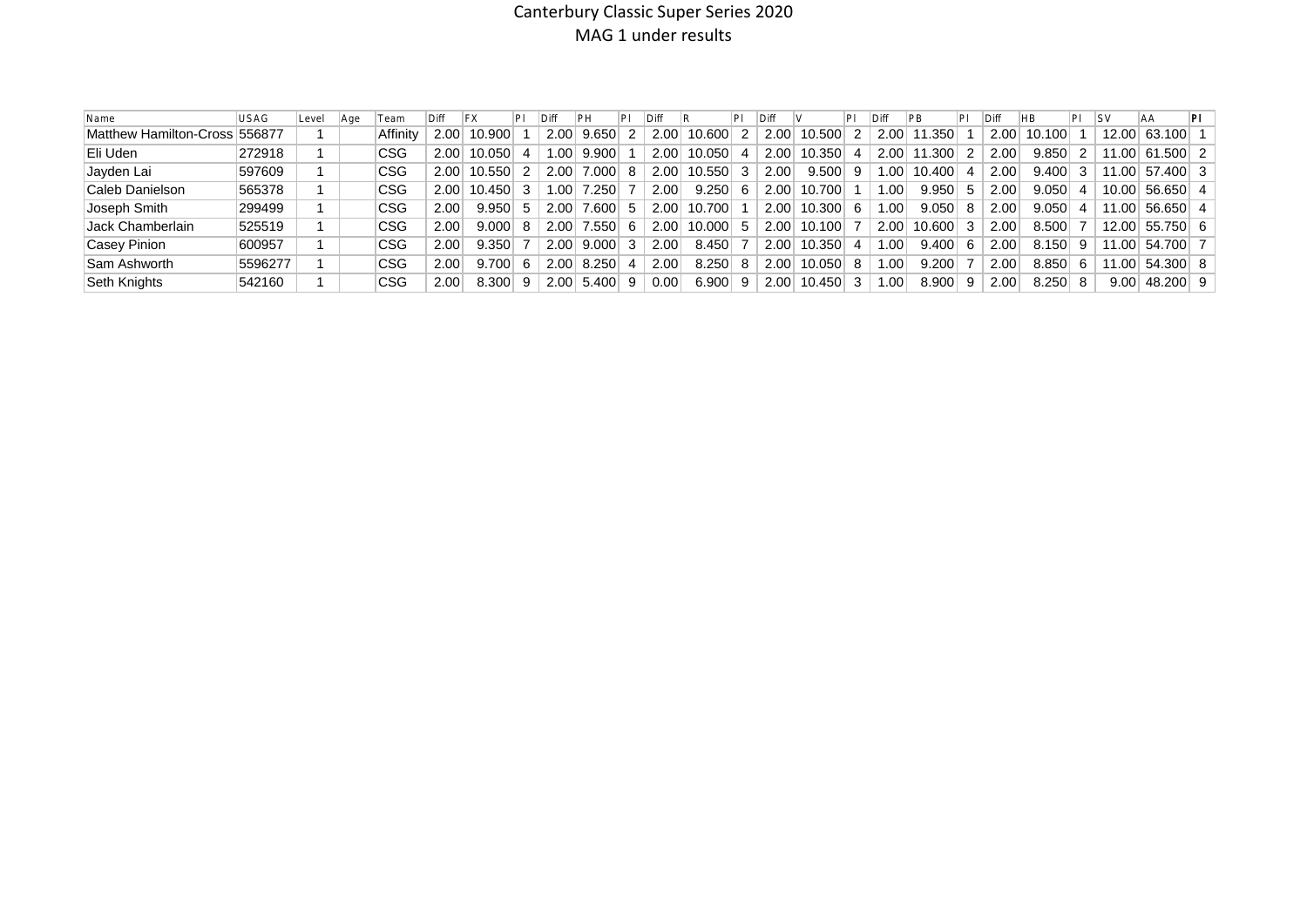#### **Canterbury Classic Super Series 2020 MAG 1 overs**

|                        |        | Leve | leam       |      |        |                   |        |          |       |      |        |                   |        |                |       |              |  |
|------------------------|--------|------|------------|------|--------|-------------------|--------|----------|-------|------|--------|-------------------|--------|----------------|-------|--------------|--|
| Teagan McIntosh 294563 |        |      | <b>RGC</b> | 2.00 | 0.450  | 2.00              | 1.150  | 2.00     |       | 2.00 |        | 2.00              | 1.550  | 2.00<br>11.200 |       | 12.00 67.550 |  |
| Theodore Gilson 592942 |        |      | <b>CSG</b> | 2.00 | 10.600 |                   | 10.950 | 2 V      | 1.65C | 2.00 | 1.250  | 2.00 <sub>1</sub> | 1.800  | 2.00<br>1.100  |       | 12.00 67.350 |  |
| Josiah Ardnt           | 279226 |      | <b>CSG</b> | 2.00 | . 150  | 2.00              | 1.000  | 2.00     | 1.450 | 2.00 | 10.900 | 2.00              | 1.550  | 2.00<br>11.050 |       | 12.00 67.100 |  |
| Ted Jiang              | 304197 |      | CSG        | 2.00 | .500   | 2.00              | 1.0501 | 2.00     | 1.750 | 2.00 |        | 2.00              | 1.900  | 2.00<br>10.900 |       | 12.00 66.800 |  |
| Fletcher Bain          | 575449 |      | <b>RGC</b> | 2.00 | 10.550 | 2.00 <sub>1</sub> | 10.800 | $\Omega$ |       | 2.00 |        | 2.00              | 1.750. | 2.00<br>10.800 | 12.00 | 66.500       |  |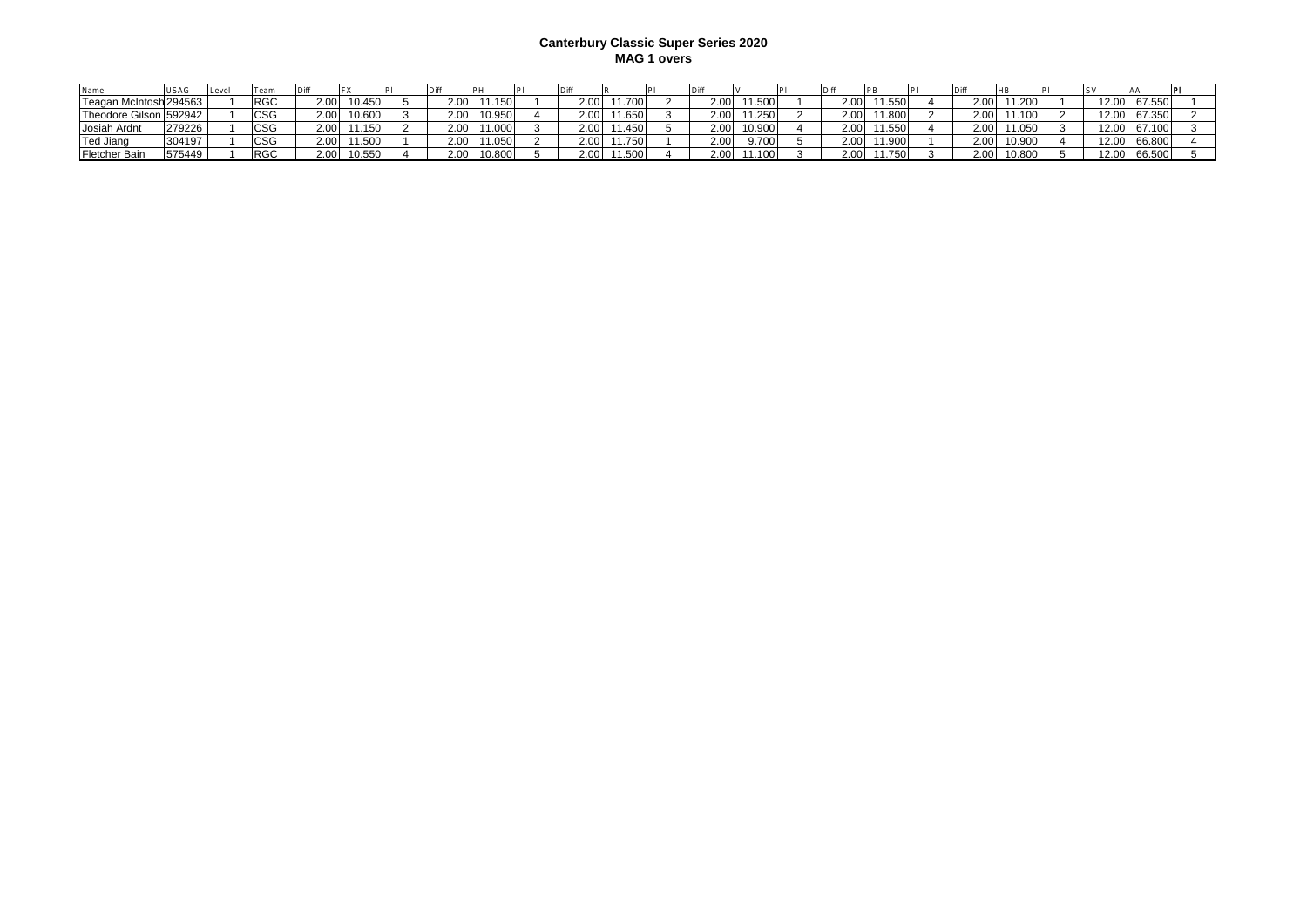# **Canterbury Classic Super Series 2020 Step 1 under results**

| Name                        | USAG   | Level | Aae          | Team       | Diff | V     | ΙPΙ | Diff | UB    | PI      | Diff        | ΒB         | PI  | ∣Diff | ΙFΧ   | PI | ۱s۷  | AA              | <b>PI</b> |
|-----------------------------|--------|-------|--------------|------------|------|-------|-----|------|-------|---------|-------------|------------|-----|-------|-------|----|------|-----------------|-----------|
| Gracie Arndt                | 556167 |       | Step 1 Under | <b>CSG</b> | 0.00 | 9.575 | 2   | 0.00 | 9.075 | 3       | 0.001       | 9.500      |     | 0.00  | 9.425 | 2  | 0.00 | 37.575          |           |
| Addison Grimshaw            | 304064 |       | Step 1 Under | <b>CSG</b> | 0.00 | 9.350 | 3   | 0.00 | 9.200 |         | 0.00        | 9.450      | -2  | 0.00  | 9.125 | 7  | 0.00 | $37.125$ 2      |           |
| Sophie Whyte                | 555892 |       | Step 1 Under | Affinity   | 0.00 | 9.275 |     | 0.00 | 9.050 | 4       | 0.00        | 9.433      | -4  | 0.00  | 9.350 | 3  | 0.00 | $37.108$ 3      |           |
| Ashley Wu                   | 570326 |       | Step 1 Under | Affinity   | 0.00 | 9.350 | 3   | 0.00 | 8.800 |         | $0.00\vert$ | 9.450      | - 2 | 0.00  | 8.950 | 10 | 0.00 | 36.550          | -4        |
| <b>Molly Guillemot</b>      | 30491  |       | Step 1 Under | <b>CSG</b> | 0.00 | 9.325 | 5   | 0.00 | 8.925 | 5.      | 0.00        | 8.933      | 10  | 0.00  | 9.300 | 4  | 0.00 | $36.483$ 5      |           |
| Paige Godinet-Howard 585137 |        |       | Step 1 Under | RGC        | 0.00 | 9.650 |     | 0.00 | 8.300 | 11      | 0.00        | 9.050      | -8  | 0.00  | 9.300 | 4  | 0.00 | $36.300 \mid 6$ |           |
| Deziah Kennett              | 574176 |       | Step 1 Under | RGC        | 0.00 | 9.200 | 8   | 0.00 | 8.550 | 8       | 0.00        | 9.150      |     | 0.00  | 9.125 | 7  | 0.00 | $36.025$ 7      |           |
| <b>Bonnie McIntyre</b>      | 564104 |       | Step 1 Under | Affinity   | 0.00 | 9.125 | 9   | 0.00 | 8.350 | 10      | 0.00        | 9.325      | - 6 | 0.00  | 9.000 | 9  | 0.00 | $35.800$ 8      |           |
| Zara Brokenshire            | 610200 |       | Step 1 Under | <b>CSG</b> | 0.00 | 8.900 | 11  | 0.00 | 9.125 | 2       | 0.00        | 8.000      | 12  | 0.00  | 9.475 |    | 0.00 | $35.500$ 9      |           |
| Emi McDowell                | 589151 |       | Step 1 Under | Affinity   | 0.00 | 9.300 | 6   | 0.00 | 7.950 | $12 \,$ | $0.00\,$    | 8.975      | -9  | 0.00  | 9.150 | -6 | 0.00 | $35.375$   10   |           |
| Ines Chiavone               | 304113 |       | Step 1 Under | CSG        | 0.00 | 9.000 | 10  | 0.00 | 8.925 | 5       | 0.00        | $8.675$ 11 |     | 0.00  | 8.600 | 12 | 0.00 | 35.200 11       |           |
| Sydney Elley                | 579705 |       | Step 1 Under | <b>CSG</b> | 0.00 | 8.550 | 12  | 0.00 | 8.450 | 9       | 0.00        | 9.367      | -5  | 0.00  | 8.675 | 11 | 0.00 | $35.042$ 12     |           |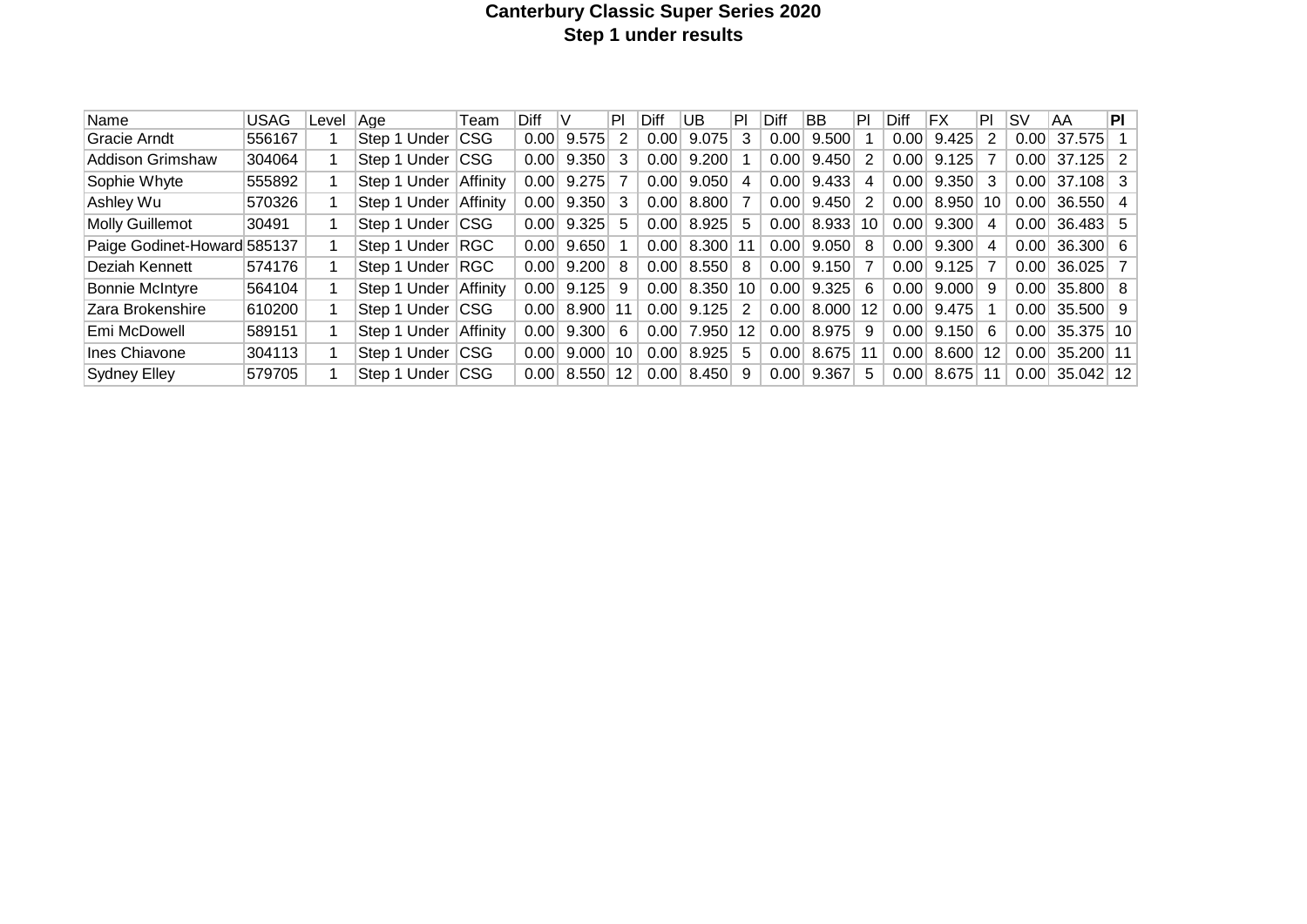#### **Canterbury Classic Super Series 2020 Step 1 over results**

| Name                   | JSAG   | Level | Aae                    | Team | Diff |       |    | <b>IDiff</b> | UB    | PI | <b>IDiff</b>      | IBB   |    | <b>Diff</b>         | IFX   |    | <b>ISV</b>        | IAA    | <b>IPI</b> |
|------------------------|--------|-------|------------------------|------|------|-------|----|--------------|-------|----|-------------------|-------|----|---------------------|-------|----|-------------------|--------|------------|
| <b>Christine Wu</b>    | 570325 |       | Step 1 Over Affinity   |      | 0.00 | 8.925 | 12 | $0.00 \,$    | 9.250 |    | 0.00              | 9.700 |    | 0.00 <sub>l</sub>   | 9.575 |    | 0.001             | 37.450 |            |
| Emily Kim              | 586473 |       | Step 1 Over Affinity   |      | 0.00 | 8.900 | 13 | $0.00 \,$    | 9.100 |    | 0.00              | 9.633 |    | $0.00 \ \mathsf{I}$ | 9.700 |    | 0.00              | 37.333 |            |
| <b>Rosie Smith</b>     | 571284 |       | <b>Step 1 OverLCSG</b> |      | 0.00 | 9.475 |    | 0.001        | 9.050 | h  | 0.00              | 9.400 |    | 0.00                | 9.300 | 6  | 0.00              | 37.225 |            |
| Isabella Manaena       | 564585 |       | Step 1 Over Affinity   |      | 0.00 | 9.100 | 10 | $0.00 \,$    | 9.150 |    | 0.00              | 9.433 | n. | 0.00 <sub>l</sub>   | 9.425 |    | 0.00              | 37.108 |            |
| Kasahn Galbraith       | 606410 |       | Step 1 Over RGC        |      | 0.00 | 9.175 |    | $0.00 \,$    | 9.000 |    | 0.00              | 9.700 |    | 0.00                | 9.200 | 10 | 0.00              | 37.075 |            |
| Kiera Milnthorpe       | 527980 |       | Step 1 Over CSG        |      | 0.00 | 9.175 |    | $0.00 \,$    | 9.100 |    | 0.00              | 9.567 |    | 0.00 <sub>l</sub>   | 9.225 | 8  | 0.00              | 37.067 |            |
| <b>Kate Hunter</b>     | 531105 |       | Step 1 Over Affinity   |      | 0.00 | 9.300 |    | 0.001        | 8.900 | 8  | $0.00\,$          | 9.250 | 10 | 0.00 <sub>l</sub>   | 9.550 |    | 0.001             | 37.000 |            |
| <b>Millie Steele</b>   | 299561 |       | Step 1 Over CSG        |      | 0.00 | 9.075 |    | 0.00         | 9.125 |    | $0.00\,$          | 9.517 |    | 0.00                | 9.225 | 8  | 0.00 <sub>l</sub> | 36.942 |            |
| Lexi Ashwell           | 545761 |       | Step 1 Over Affinity   |      | 0.00 | 9.425 |    | $0.00 \,$    | 8.825 |    | $0.00\,$          | 9.150 |    | $0.00 \mid$         | 8.850 | 14 | 0.00              | 36.250 |            |
| <b>Xanthe Groufsky</b> | 565006 |       | <b>Step 1 Over RGC</b> |      | 0.00 | 9.125 |    | 0.001        | 8.725 |    | $0.00\,$          | 9.025 |    | 0.00 <sub>l</sub>   | 9.325 |    | 0.00 <sub>l</sub> | 36.200 | 10         |
| <b>Charlise Rice</b>   | 576449 |       | Step 1 Over Affinity   |      | 0.00 | 9.125 |    | 0.001        | 8.475 | 14 | $0.00 \mathsf{I}$ | 9.400 |    | 0.001               | 9.150 |    | 0.00 <sub>l</sub> | 36.150 |            |
| Amelie O'Donovan       |        |       | <b>Step 1 OverLCSG</b> |      | 0.00 | 9.175 |    | 0.00         | 8.800 | 10 | 0.00              | 9.167 |    | 0.00                | 8.800 |    | 0.00              | 35.942 | 12         |
| Ava Wall               | 279489 |       | Step 1 Over CSG        |      | 0.00 | 9.500 |    | 0.001        | 8.550 | 12 | 0.00              | 8.500 | 15 | 0.00 <sub>l</sub>   | 9.025 | 13 | 0.00              | 35.575 | 13         |
| Gemma Lindlev          | 557346 |       | <b>Step 1 OverLCSG</b> |      | 0.00 | 8.500 | 15 | 0.001        | 8.350 | 15 | $0.00\,$          | 9.350 |    | 0.00 <sub>l</sub>   | 9.250 |    | $0.00\,$          | 35.450 | 14         |
| Kallie Fyfe            | 570816 |       | Step 1 Over Affinity   |      | 0.00 | 8.700 | 14 | $0.00 \,$    | 8.550 |    | 0.00              | 8.925 | 14 | $0.00 \mid$         | 9.125 |    | $0.00\,$          | 35.300 | 15         |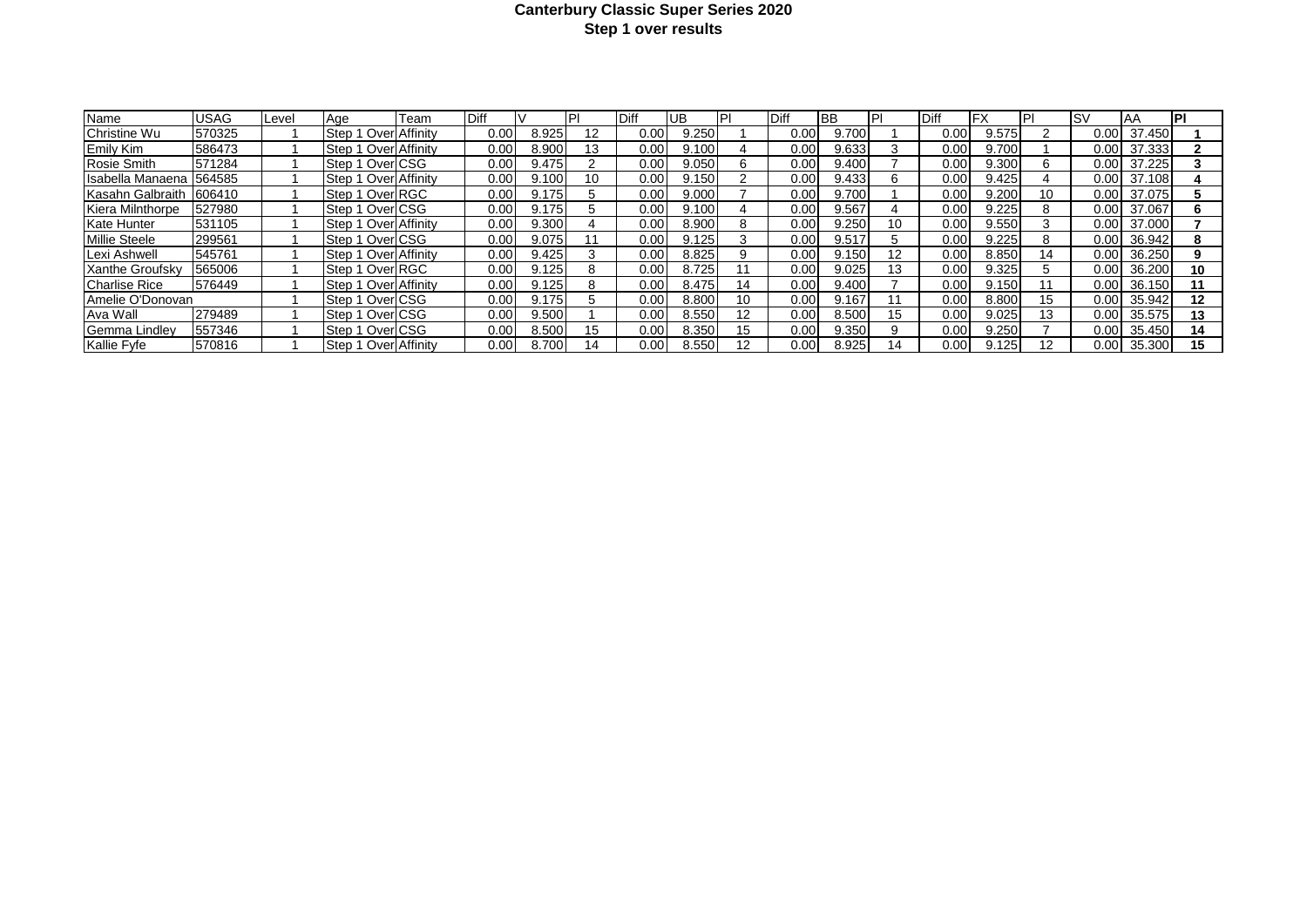#### **Canterbury Classic Super Series 2020 MAG 2 results**

| Name                          | USAG   | Level | Team     | <b>IDiff</b>      |        |      |        | Diff |        | Diff              |        | Diff              | <b>PB</b> | Diff | HВ     | Is۷   | I A A  |  |
|-------------------------------|--------|-------|----------|-------------------|--------|------|--------|------|--------|-------------------|--------|-------------------|-----------|------|--------|-------|--------|--|
| Caleb McInerney Baxter 534330 |        |       | Affinitv | 2.00 <sub>l</sub> | 10.900 | 2.00 | 11.550 | 2.00 | 11.500 | 2.00              | 10.250 | 2.00              | 11.300    | 2.00 | 1.500  | 12.00 | 67.000 |  |
| Xavier Strydom                | 236296 |       | CSG      | 2.00              | 10.900 | 2.00 | 11.000 | 2.00 | 1.300  | 2.00 <sub>1</sub> | 11.300 | 2.00              | 10.900    | 2.00 | 1.400  | 12.00 | 66.800 |  |
| Leon Ross                     | 279436 |       | CSG      | 2.00 <sub>1</sub> | 10.850 | 2.00 | 10.700 | 2.00 | 1.000  | 2.00 <sub>1</sub> | 11.200 | 2.00              | 10.950    | 2.00 | 1.450  | 12.00 | 66.150 |  |
| <b>Ben Harris</b>             | 175701 |       | CSG      | 2.00              | 10.900 | 2.00 | 0.900  | 2.00 | 10.500 | 2.00              | 11.350 | 2.00              | 11.500    | 2.00 | 10.700 | 12.00 | 65.850 |  |
| Aidan Bungard                 | 554063 |       | Affinitv | 2.00              | 11.350 | .001 | 10.300 | 2.00 | 10.550 | 2.00 <sub>1</sub> | 10.950 | 2.00              | 10.850    | 2.0C | 1.250  | 11.00 | 65.250 |  |
| Alexander Strydom             | 236295 |       | CSG      | 2.00              | 10.600 | 2.00 | 11.050 | 2.00 | 10.900 | 2.00              | 11.100 | 2.00              | 10.850    | 2.00 | 10.600 | 12.00 | 65.100 |  |
| <b>Stuart Ferguson</b>        | 554063 |       | Affinity | 2.00              | 1.40C  | 2.00 | 9.000  | 2.00 | 10.850 | 2.00 <sub>1</sub> | 10.550 | 2.00              |           | 2.00 | 1.300  | 12.00 | 64.100 |  |
| <b>Toby Watson</b>            | 231259 |       | CSG      | 2.00              | 10.800 | 2.00 | 0.150  | 2.00 | 10.650 | 2.00              | 9.900  | 2.00 <sub>1</sub> | 11.050    | 2.00 | 10.600 | 12.00 | 63.150 |  |
| Caleb Jaeger                  | 242315 |       | CSG      | 2.00              | 10.950 | 2.00 | 10.950 | 2.00 | 10.900 | 2.00              | 10.100 | 2.00              | 10.050    | 2.00 | 9.900  | 12.00 | 62.850 |  |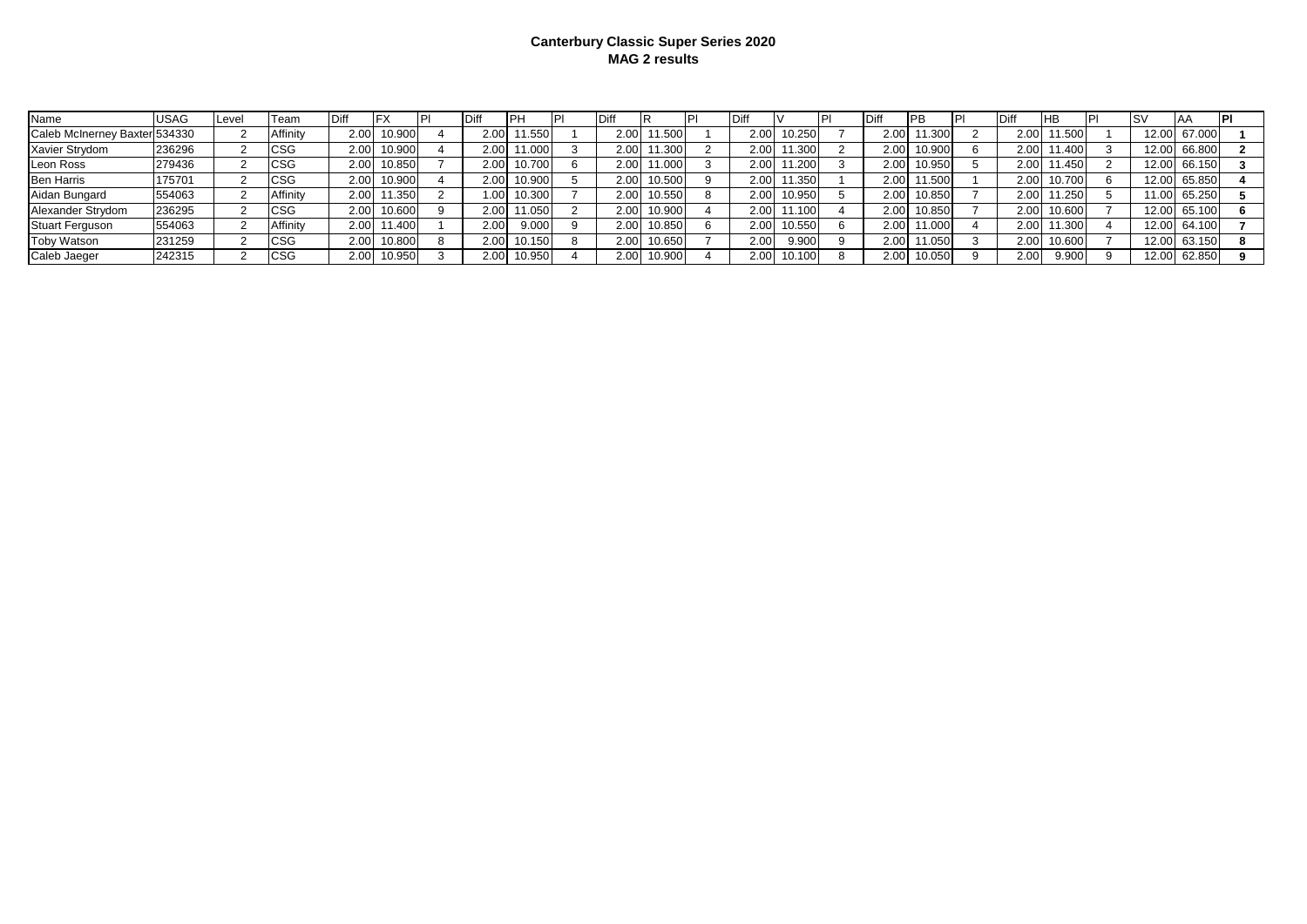# **Canterbury Classic Super Series 2020 STEP 2 under results**

| Name                    | <b>USAG</b> | Level | Aae          | Team        | Diff |       | PI | Diff | UB    | PI | Diff | BB    | PI | Diff | FX    | PI | SV   | AA              | ΡI  |
|-------------------------|-------------|-------|--------------|-------------|------|-------|----|------|-------|----|------|-------|----|------|-------|----|------|-----------------|-----|
| Khaya Mbiyozo           | 567622      | 2     | Step 2 Under | <b>CSG</b>  | 0.00 | 9.275 | 5. | 0.00 | 9.350 | 2  | 0.00 | 9.250 | 4  | 0.00 | 9.275 |    | 0.00 | 37.150          |     |
| <b>Scarlett Sheehan</b> | 500571      | 2     | Step 2 Under | <b>RGC</b>  | 0.00 | 9.500 | 2  | 0.00 | 8.550 | 12 | 0.00 | 9.650 |    | 0.00 | 9.050 | 2  | 0.00 | 36.750 2        |     |
| Jessica Triggs          | 549848      | 2     | Step 2 Under | Affinity    | 0.00 | 9.300 | 4  | 0.00 | 9.300 | 3  | 0.00 | 9.400 | 2  | 0.00 | 8.550 | 8  | 0.00 | $36.550$ 3      |     |
| <b>Brydie Andrews</b>   | 500654      | 2     | Step 2 Under | <b>RGC</b>  | 0.00 | 9.200 |    | 0.00 | 9.400 |    | 0.00 | 9.000 | 6  | 0.00 | 8.825 | 4  | 0.00 | 36.425          | -4  |
| Emilia Stanger          | 555886      | 2     | Step 2 Under | <b>RGC</b>  | 0.00 | 9.450 | 3  | 0.00 | 9.250 | 4  | 0.00 | 8.950 |    | 0.00 | 8.500 | 10 | 0.00 | $36.150$ 5      |     |
| Izabelle Madden         | 574024      | 2     | Step 2 Under | <b>RGC</b>  | 0.00 | 9.550 |    | 0.00 | 8.900 |    | 0.00 | 8.900 | 9  | 0.00 | 8.675 |    | 0.00 | $36.025 \mid 6$ |     |
| Maddie White            | 559759      | 2     | Step 2 Under | Affinity    | 0.00 | 9.150 | 9  | 0.00 | 8.750 |    | 0.00 | 9.300 | 3  | 0.00 | 8.750 | 5  | 0.00 | 35.950 7        |     |
| Claudia Mattingly       | 304548      | 2     | Step 2 Under | <b>SCGS</b> | 0.00 | 9.225 | 6  | 0.00 | 8.950 | 6  | 0.00 | 8.950 |    | 0.00 | 8.550 | 8  | 0.00 | $35.675$ 8      |     |
| Honor Warman            | 554325      | 2     | Step 2 Under | Affinity    | 0.00 | 9.200 |    | 0.00 | 8.800 | 9  | 0.00 | 9.200 | 5  | 0.00 | 8.400 | 11 | 0.00 | $35.600$ 9      |     |
| <b>Hayley Menzies</b>   | 553373      | 2     | Step 2 Under | Affinity    | 0.00 | 9.100 | 12 | 0.00 | 8.500 | 13 | 0.00 | 8.900 | 9  | 0.00 | 8.725 | 6  | 0.00 | $35.225$ 10     |     |
| Alyssa Forrest          | 522138      | 2     | Step 2 Under | Affinity    | 0.00 | 8.825 | 13 | 0.00 | 9.050 | 5  | 0.00 | 8.150 | 13 | 0.00 | 9.025 | 3  | 0.00 | 35.050 11       |     |
| Jenna DeFilippi         | 560851      | 2     | Step 2 Under | Affinity    | 0.00 | 8.750 | 14 | 0.00 | 8.900 |    | 0.00 | 8.400 | 12 | 0.00 | 8.400 | 11 | 0.00 | 34.450 12       |     |
| <b>Grace Cronin</b>     | 5395634     | 2     | Step 2 Under | Affinity    | 0.00 | 9.125 | 10 | 0.00 | 8.800 | 9  | 0.00 | 8.150 | 13 | 0.00 | 8.250 | 13 | 0.00 | 34.325          | -13 |
| Lucy Darby-Downes       | 626156      | 2     | Step 2 Under | <b>CSG</b>  | 0.00 | 9.125 | 10 | 0.00 | 8.450 | 14 | 0.00 | 8.450 | 11 | 0.00 | 8.250 | 13 | 0.00 | 34.275          | 14  |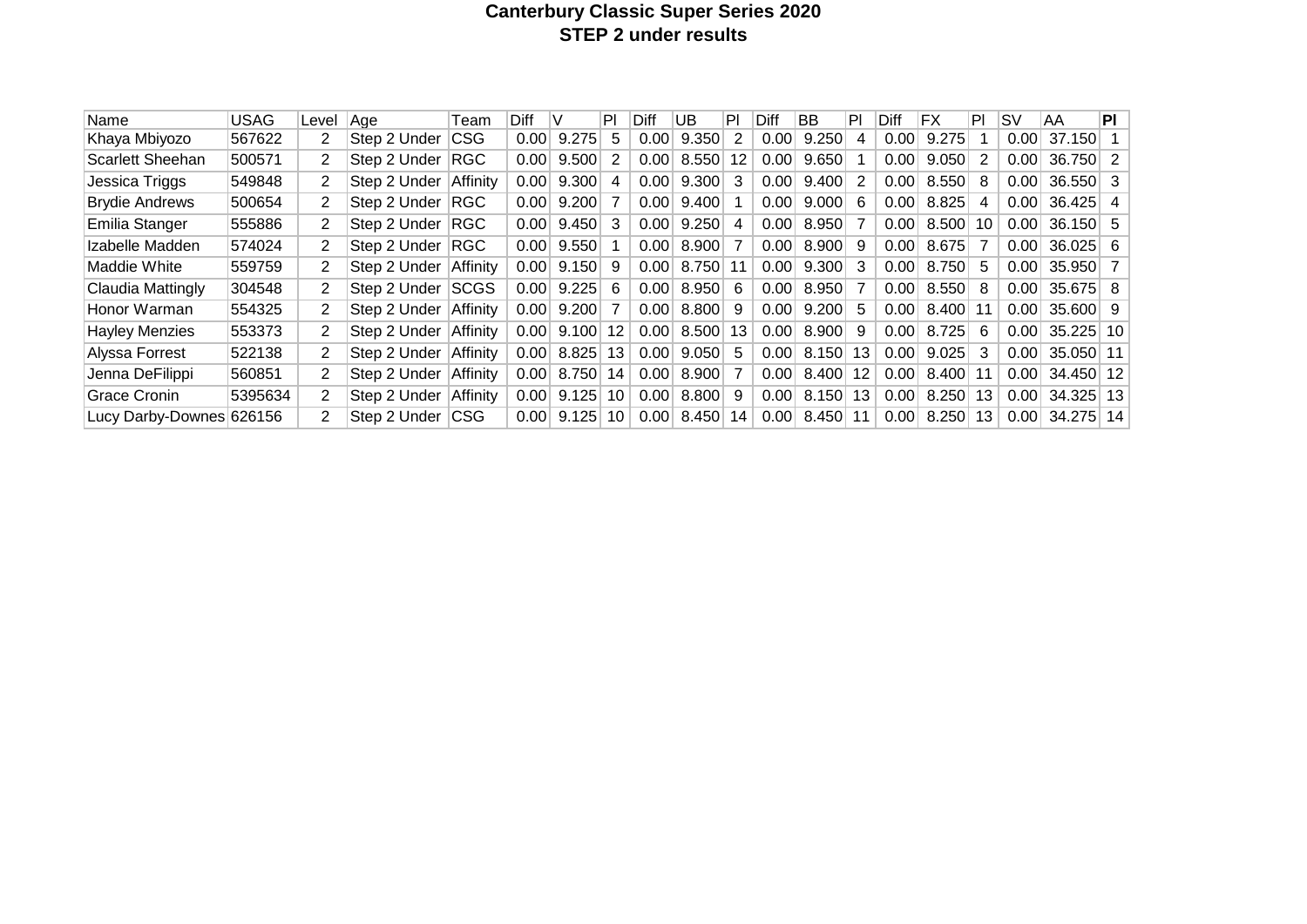# **Canterbury Classic Super Series 2020 STEP 2 over results**

| Name                          | <b>USAG</b> | Level          | Aae             | Team        | Diff |       | PI | Diff  | UB    | PI      | Diff | <b>BB</b> | PI             | Diff | FX    | PI | <b>SV</b> | AA              | ΡI             |
|-------------------------------|-------------|----------------|-----------------|-------------|------|-------|----|-------|-------|---------|------|-----------|----------------|------|-------|----|-----------|-----------------|----------------|
| Micaela Stimolo-Varela 595760 |             | 2              | Step 2 Over     | <b>SCGS</b> | 0.00 | 9.600 | 2  | 0.00  | 8.900 | 5.      | 0.00 | 9.300     | 4              | 0.00 | 9.525 |    | 0.00      | 37.325          |                |
| Grace Luvenitoga              | 603642      | 2              | Step 2 Over     | Affinity    | 0.00 | 9.625 |    | 0.00  | 8.450 | 13      | 0.00 | 9.550     |                | 0.00 | 9.325 | 3  | 0.00      | $36.950$ 2      |                |
| Ella Cooper                   | 236125      | 2              | Step 2 Over CSG |             | 0.00 | 9.350 |    | 0.00  | 9.550 |         | 0.00 | 9.300     | 4              | 0.00 | 8.750 | 11 | 0.00      | $36.950$ 2      |                |
| Lia Salvado                   | 584488      | 2              | Step 2 Over CSG |             | 0.00 | 9.000 | 11 | 0.00  | 9.500 | 2       | 0.00 | 9.350     | 3              | 0.00 | 9.075 | 4  | 0.00      | 36.925          | $\overline{4}$ |
| Bella Loader                  | 534775      | 2              | Step 2 Over     | Affinity    | 0.00 | 9.350 |    | 0.00  | 9.200 | 3       | 0.00 | 8.950     | 9              | 0.00 | 9.400 | 2  | 0.00      | $36.900$ 5      |                |
| Kenzie Papps                  | 500992      | 2              | Step 2 Over     | ∣RGC        | 0.00 | 9.375 | 6  | 0.00  | 9.000 | 4       | 0.00 | 9.150     | 6              | 0.00 | 8.900 | 7  | 0.00      | $36.425 \mid 6$ |                |
| Shanaya Gullery               | 559759      | 2              | Step 2 Over     | Affinity    | 0.00 | 9.550 | 3  | 0.001 | 8.750 | 6       | 0.00 | 9.400     | 2              | 0.00 | 8.675 | 12 | 0.00      | 36.375 7        |                |
| Pypa Winter-Davis             | 304570      | $\overline{2}$ | Step 2 Over     | <b>SCGS</b> | 0.00 | 9.525 | 4  | 0.00  | 8.650 | 10      | 0.00 | 8.950     | 9              | 0.00 | 9.050 | 5  | 0.00      | $36.175$ 8      |                |
| Emily Jenkin                  | 515165      | $\overline{2}$ | Step 2 Over     | <b>SCGS</b> | 0.00 | 9.500 | 5  | 0.00  | 8.500 | $12 \,$ | 0.00 | 9.050     | 8              | 0.00 | 8.900 | 7  | 0.00      | $35.950$ 9      |                |
| Romina D'orazio               | 304168      | 2              | Step 2 Over CSG |             | 0.00 | 9.100 | 9  | 0.00  | 8.600 | 11      | 0.00 | 8.950     | 9              | 0.00 | 8.975 | 6  | 0.00      | $35.625$   10   |                |
| Indi Osborne                  | 573506      | $\overline{2}$ | Step 2 Over CSG |             | 0.00 | 9.050 | 10 | 0.00  | 8.750 | -6      | 0.00 | 8.900     | 12             | 0.00 | 8.800 | 10 | 0.00      | 35.500 11       |                |
| <b>Addyson Rogers</b>         | 304554      | $\overline{2}$ | Step 2 Over     | <b>SCGS</b> | 0.00 | 8.950 | 12 | 0.00  | 8.700 | 9       | 0.00 | 8.700     | 13             | 0.00 | 8.850 | 9  | 0.00      | 35.200 12       |                |
| Sophia Ucol                   | 279483      | 2              | Step 2 Over CSG |             | 0.00 | 8.850 | 13 | 0.00  | 8.750 | 6       | 0.00 | 9.100     | $\overline{7}$ | 0.00 | 8.350 | 13 | 0.00      | $35.050$ 13     |                |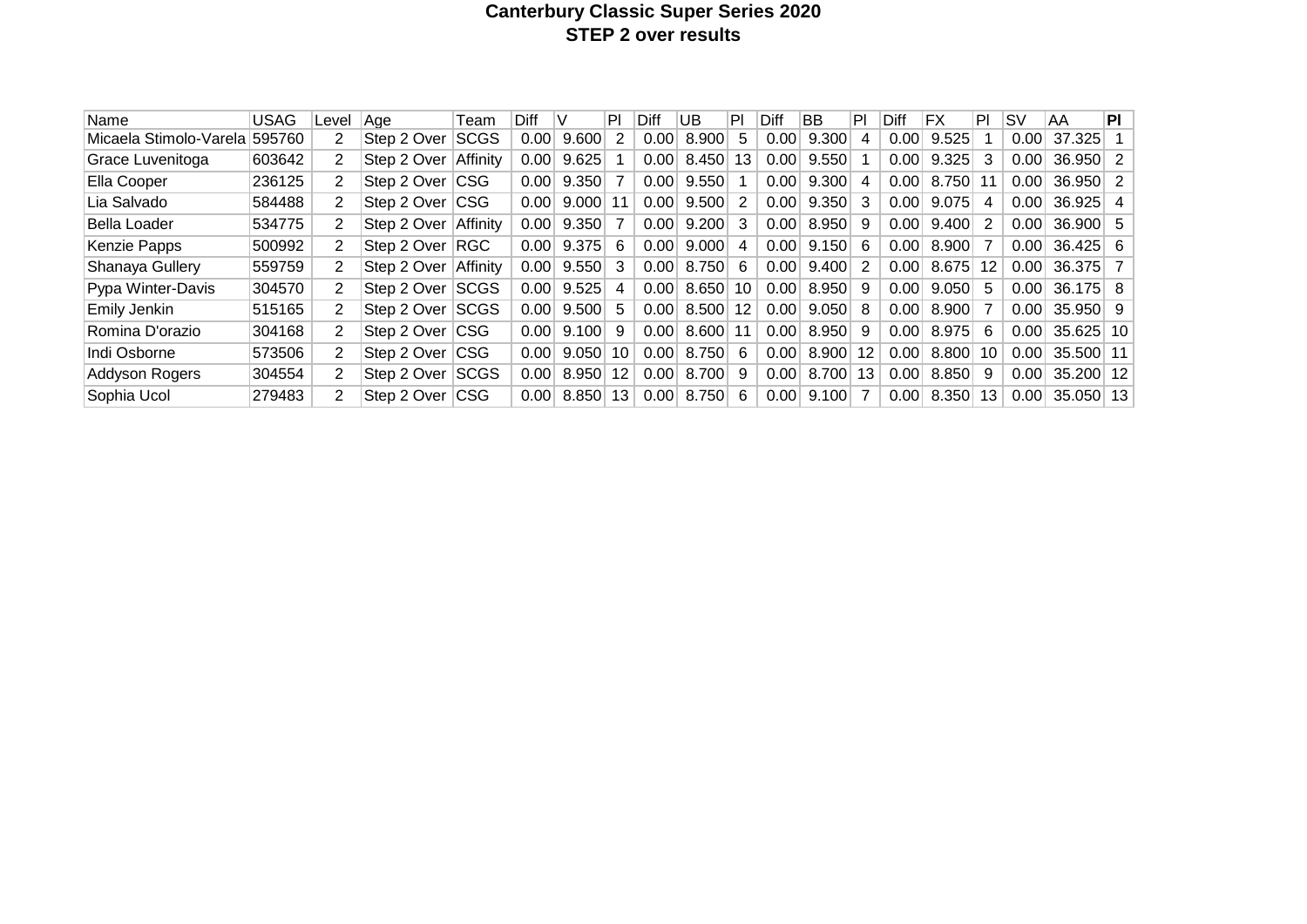#### **Canterbury Classic Super Series 2020 MAG Level 3 results**

| Name                   | <b>USAG</b> | ∟evel | ∣Team      | Diff              | IFX             | IPI. | <b>Diff</b> | IPH.           | ΙPΙ | Diff | -lR           | PI             | Diff |               | .PI            | <b>Diff</b> | PB.    | PI             | <b>Diff</b> | <b>HB</b> | PL I | ∣SV   | ΆA                  | PI |
|------------------------|-------------|-------|------------|-------------------|-----------------|------|-------------|----------------|-----|------|---------------|----------------|------|---------------|----------------|-------------|--------|----------------|-------------|-----------|------|-------|---------------------|----|
| Andre Hall             | 272951      |       | CSG        | 2.30              | $11.200$ 2      |      | 2.00        | 11.433         |     | 2.00 | 10.067        |                |      | $2.00$ 11.200 |                | 2.00        | 10.100 | $\overline{4}$ | 2.30        | 10.400    | 3    | 12.60 | 64.400              |    |
| Jaxson Warner          | 559825      |       | <b>CSG</b> | 2.30              | 11.100          |      | 2.00        | 11.067 4       |     | 2.00 | 9.233         | 8              | 2.00 | 10.433        | 6              | 2.00        | 10.367 | 2              | 2.30        | 11.633    |      | 12.60 | $63.833$ 2          |    |
| Lewis Cleghorn         | 188188      |       | <b>CSG</b> | 2.30              | 11.233          |      | 2.00        | 11.133         | -3  | 2.00 | 10.167        | 6              | 2.00 | 10.667        | 4              | 2.00        | 10.167 | 3              | 2.30        | 10.067    | 4    | 12.60 | $63.433$ 3          |    |
| Lucan Wall             | 272846      |       | CSG.       | 2.30              | $10.500$ 5      |      | 2.00        | 11.167         | 2   |      | 2.30 10.733   |                |      | 2.00 11.033   | 2              | 2.00        | 10.633 |                | .50         | 8.267     | -8   | 12.10 | 62.333 4            |    |
| Archie Cleghorn 188187 |             |       | CSG.       | 2.00              | $10.600$ 4      |      | 2.00        | 9.800          |     | 2.00 | 10.667        | 2 <sup>1</sup> |      | 2.00 10.733   | 3              | .00.        | 8.933  |                | 2.30        | 10.933    | 2    |       | $11.30 $ 61.667   5 |    |
| Aukaha Keogh           | 304236      |       | <b>CSG</b> | 2.30 <sub>1</sub> | $8.533 \mid 8$  |      | 2.00        | $10.633$ 5     |     |      | 2.00 10.367 4 |                |      | 2.00 10.500   | 5 <sup>5</sup> | 2.00        | 9.967  | -6             | 2.30        | 10.033    | .5   | 12.60 | $60.033 \mid 6$     |    |
| Bodhi Arthur           | 268749      |       | CSG        | 2.00              | 8.667           |      | 2.00        | $9.967 \mid 6$ |     | 2.00 | 10.233        | 5              |      | $2.00$ 10.000 | 8              | 2.00        | 10,000 | .5             | 2.00        | 9.167     | 7    | 12.00 | 58.033 7            |    |
| Roi Saxon              | 552157      |       | ∣RGC.      | 2.00              | $10.333 \mid 6$ |      | 2.00        | 4.400 8        |     | 2.00 | $10.600$ 3    |                |      | $2.00$ 10.300 |                | .00         | 8.167  | 8              | 2.00        | 9.867     | 6    | 11.00 | 53.667 8            |    |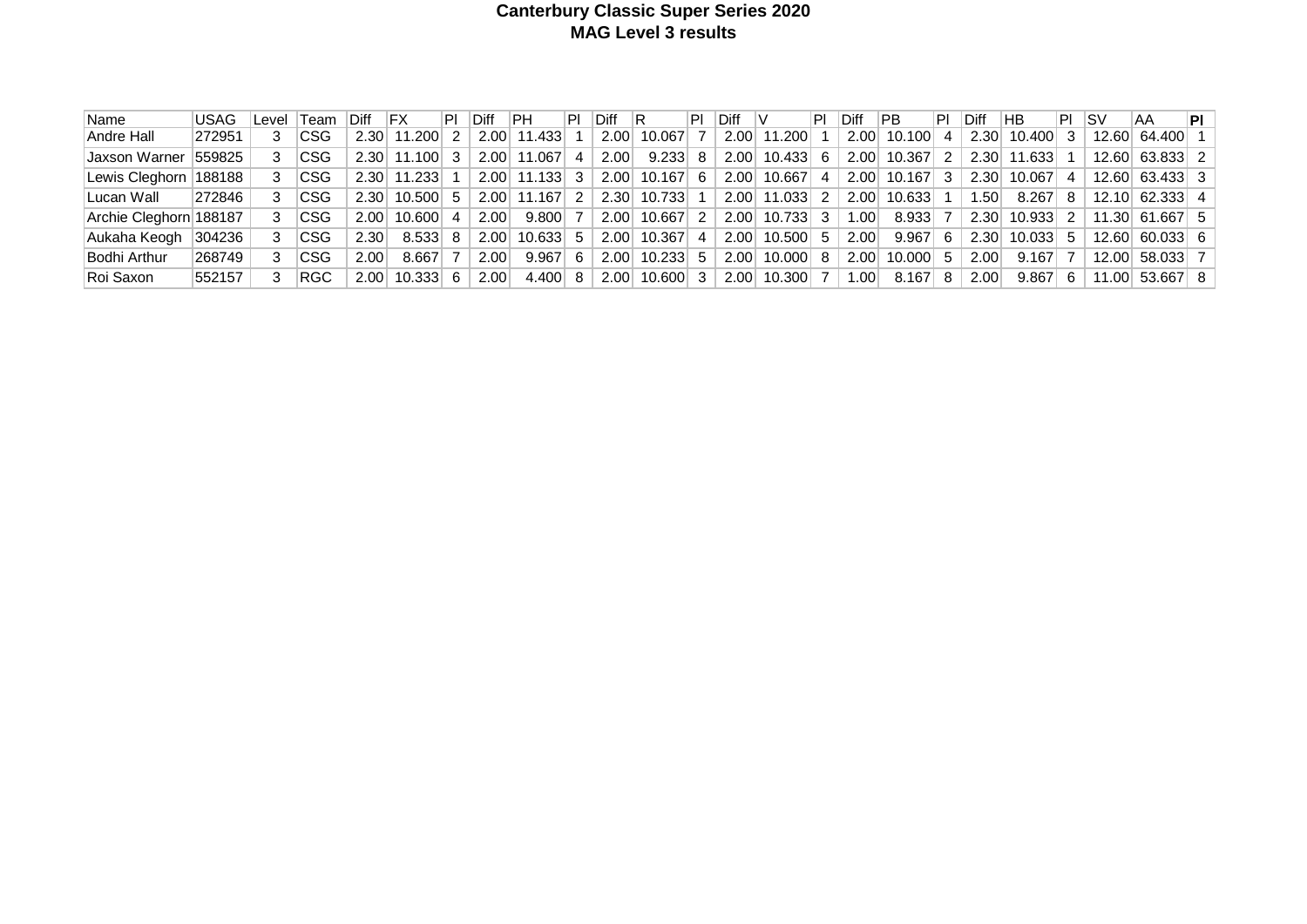# **Canterbury Classic Super Series 2020 STEP 3 under results**

| Name                           | <b>USAG</b> | Level | ∣Aae         | Team       | <b>Diff</b> | V     | PΙ | Diff | UB    | P  | Diff        | <b>BB</b>         | PI | Diff | ΙFΧ   | PI. | ۱s۷   | AA               | ΡI |
|--------------------------------|-------------|-------|--------------|------------|-------------|-------|----|------|-------|----|-------------|-------------------|----|------|-------|-----|-------|------------------|----|
| <b>Emily Arndt</b>             | 279225      | 3     | Step 3 Under | <b>CSG</b> | 0.00        | 9.500 |    | 0.00 | 9.675 |    | $0.00\vert$ | 9.200             |    | 0.00 | 9.000 | 5   | 0.00  | 37.375           |    |
| Melina Panapa                  | 291338      | 3     | Step 3 Under | <b>CSG</b> | 0.00        | 9.075 | 8  | 0.00 | 9.850 |    | 0.00        | 9.050             | -2 | 0.00 | 9.225 |     | 0.001 | $37.200$ 2       |    |
| <b>Riley Gwynne</b>            | 218287      | 3     | Step 3 Under | <b>CSG</b> | 0.00        | 9.150 | 5  | 0.00 | 9.125 | 6  | 0.00        | $9.025$ 3         |    | 0.00 | 9.150 | 2   | 0.00  | 36.450 3         |    |
| Savanna Duffell-Eatwell 299620 |             | 3     | Step 3 Under | <b>CSG</b> | 0.00        | 9.150 | 5  | 0.00 | 9.400 | 3  | 0.00        | 8.850 6           |    | 0.00 | 8.775 | 6   | 0.00  | $36.175$ 4       |    |
| Iya Gear                       | 267522      | 3     | Step 3 Under | <b>CSG</b> | 0.00        | 9.200 | 4  | 0.00 | 9.375 | 4  | 0.00        | 8.975             | -5 | 0.00 | 8.600 |     | 0.00  | $36.150$ 5       |    |
| Amalie Carrara                 | 246517      | 3     | Step 3 Under | <b>CSG</b> | 0.00        | 9.100 |    | 0.00 | 9.225 | 5. | 0.00        | 8.175             | 10 | 0.00 | 9.125 | 3   | 0.00  | $35.625 \mid 6$  |    |
| Emma Chiavone                  | 304297      | 3     | Step 3 Under | <b>CSG</b> | 0.00        | 9.275 | 3  | 0.00 | 8.225 | 10 | $0.00\vert$ | $9.000$ 4         |    | 0.00 | 9.050 | 4   | 0.00  | $35.550$ 7       |    |
| Maddie Cooney                  | 531168      | 3     | Step 3 Under | <b>CSG</b> | 0.00        | 9.325 | 2  | 0.00 | 8.875 |    | 0.00        | $8.575 \,   \, 8$ |    | 0.00 | 8.575 | 8   | 0.00  | $35.350 \mid 8$  |    |
| Lilla Mitchell                 | 246557      | 3     | Step 3 Under | <b>CSG</b> | 0.00        | 9.000 | 9  | 0.00 | 8.875 |    | 0.00        | $8.625$ 7         |    | 0.00 | 8.250 | 9   | 0.00  | 34.750 9         |    |
| Alicia Cunningham              | 267506      | 3     | Step 3 Under | <b>CSG</b> | 0.00        | 7.000 | 10 | 0.00 | 8.550 | 9  | 0.00        | 8.425             | -9 | 0.00 | 7.900 | 10  |       | $0.00$ 31.875 10 |    |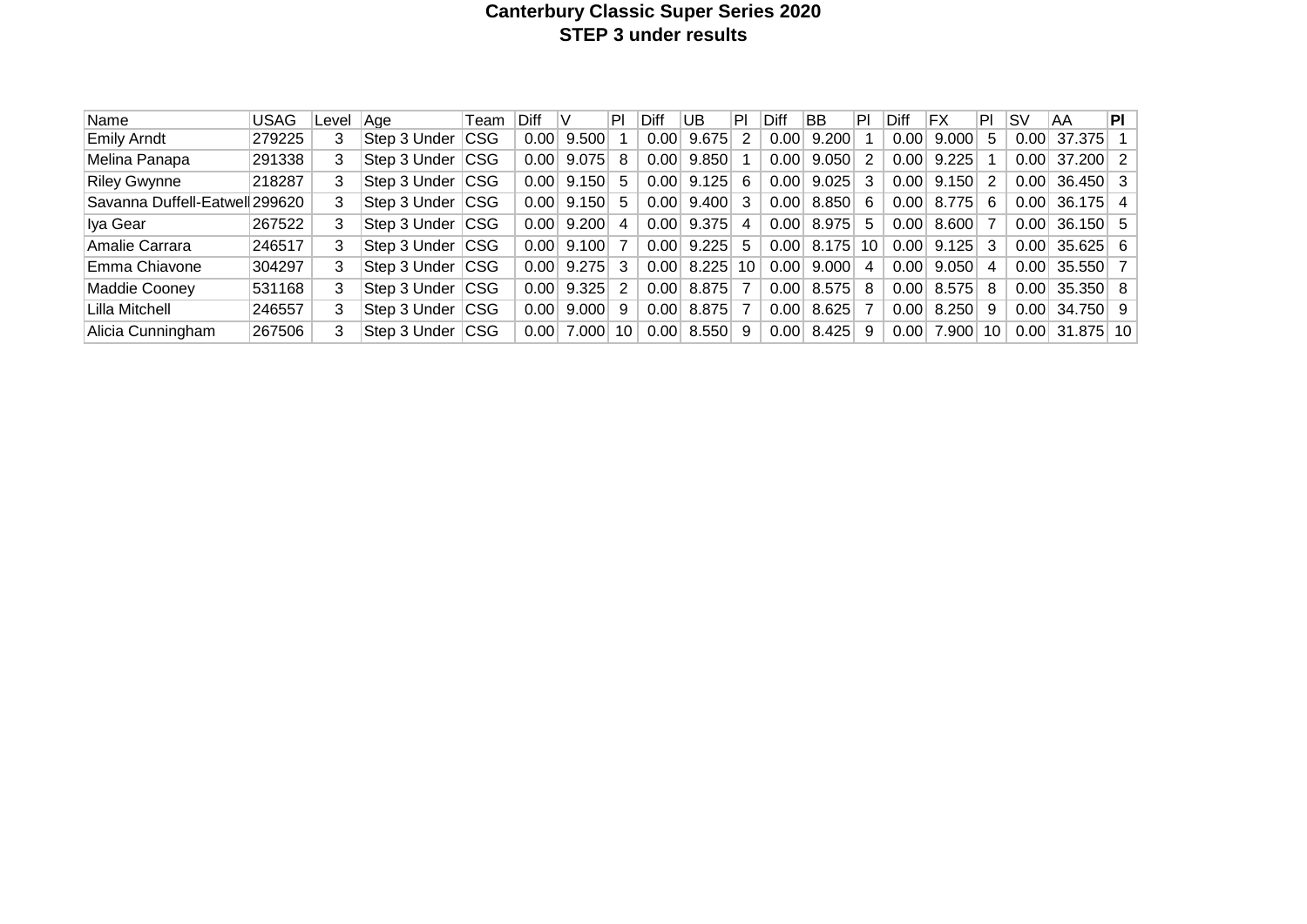# **Canterbury Classic Super Series 2020 STEP 3 Over results**

| Name                     | <b>USAG</b> | Level | Aae             | Team        | Diff |       | PI | Diff | UB    | PI | Diff | BB    | PI                | Diff | FX       | PI | ۱S۷  | AA              | PI |
|--------------------------|-------------|-------|-----------------|-------------|------|-------|----|------|-------|----|------|-------|-------------------|------|----------|----|------|-----------------|----|
| Ingrid Roy               | 525086      | 3     | Step 3 Over     | ∣CSG        | 0.00 | 9.200 |    | 0.00 | 9.475 | 2  | 0.00 | 9.450 |                   | 0.00 | 9.325    | 2  | 0.00 | 37.450          |    |
| <b>Emily Best</b>        | 275610      | 3     | Step 3 Over     | <b>SCGS</b> | 0.00 | 9.250 | 6  | 0.00 | 9.500 |    | 0.00 | 9.025 | 6                 | 0.00 | 9.300    | 3  | 0.00 | 37.075          |    |
| Valentina Stimolo-Varela | 595759      | 3     | Step 3 Over     | <b>SCGS</b> | 0.00 | 9.300 | 4  | 0.00 | 9.275 | 5  | 0.00 | 9.000 | 8                 | 0.00 | 9.100    | -6 | 0.00 | 36.675          | -3 |
| Laylah Henderson         | 513013      | 3     | Step 3 Over     | Affinity    | 0.00 | 9.125 | 10 | 0.00 | 8.925 | 9  | 0.00 | 9.225 | 4                 | 0.00 | 9.350    |    | 0.00 | 36.625          | -4 |
| Clara-Jane Long          | 258050      | 3     | Step 3 Over CSG |             | 0.00 | 9.450 |    | 0.00 | 8.975 | 8  | 0.00 | 8.925 |                   | 0.00 | 9.250    | 4  | 0.00 | $36.600 \mid 5$ |    |
| Jazmyne Witteman         | 552492      | 3     | Step 3 Over     | Affinity    | 0.00 | 9.150 | -9 | 0.00 | 9.200 | 6  | 0.00 | 9.000 | 8                 | 0.00 | 9.200    | -5 | 0.00 | $36.550 \mid 6$ |    |
| Aniella Brudnytska       | 599269      | 3     | Step 3 Over     | Affinity    | 0.00 | 9.200 | 7  | 0.00 | 9.350 | 3  | 0.00 | 8.975 | 10                | 0.00 | 8.825    | 10 | 0.00 | $36.350$ 7      |    |
| Meg Allingham            | 556306      | 3     | Step 3 Over     | Affinity    | 0.00 | 9.100 | 11 | 0.00 | 9.300 | 4  | 0.00 | 9.525 |                   | 0.00 | 8.400 12 |    | 0.00 | $36.325 \mid 8$ |    |
| Ashleigh McLeod          | 299389      | 3     | Step 3 Over     | Affinity    | 0.00 | 9.000 | 12 | 0.00 | 8.925 | 9  | 0.00 | 9.250 | 3                 | 0.00 | 8.950    | 7  | 0.00 | 36.125          | -9 |
| Ayla-Grace Wilkinson     | 258186      | 3     | Step 3 Over     | CSG         | 0.00 | 9.300 | 4  | 0.00 | 8.850 | 11 | 0.00 | 9.025 | 6                 | 0.00 | 8.875    | -9 | 0.00 | $36.050$   10   |    |
| Abigail Pike             | 242480      | 3     | Step 3 Over     | RGC         | 0.00 | 9.425 | 2  | 0.00 | 8.850 | 11 | 0.00 | 9.100 | 5                 | 0.00 | 8.250    | 13 | 0.00 | $35.625$ 11     |    |
| <b>Grace Lindley</b>     | 557345      | 3     | Step 3 Over     | CSG         | 0.00 | 9.400 | 3  | 0.00 | 9.100 |    | 0.00 | 7.900 | 13                | 0.00 | 8.925    | -8 | 0.00 | $35.325$ 12     |    |
| Annabel McDonald         | 278086      |       | Step 3 Over     | <b>RGC</b>  | 0.00 | 8.700 | 13 | 0.00 | 8.750 | 13 | 0.00 | 8.850 | $12 \overline{ }$ | 0.00 | 8.600    | 11 | 0.00 | 34.900 13       |    |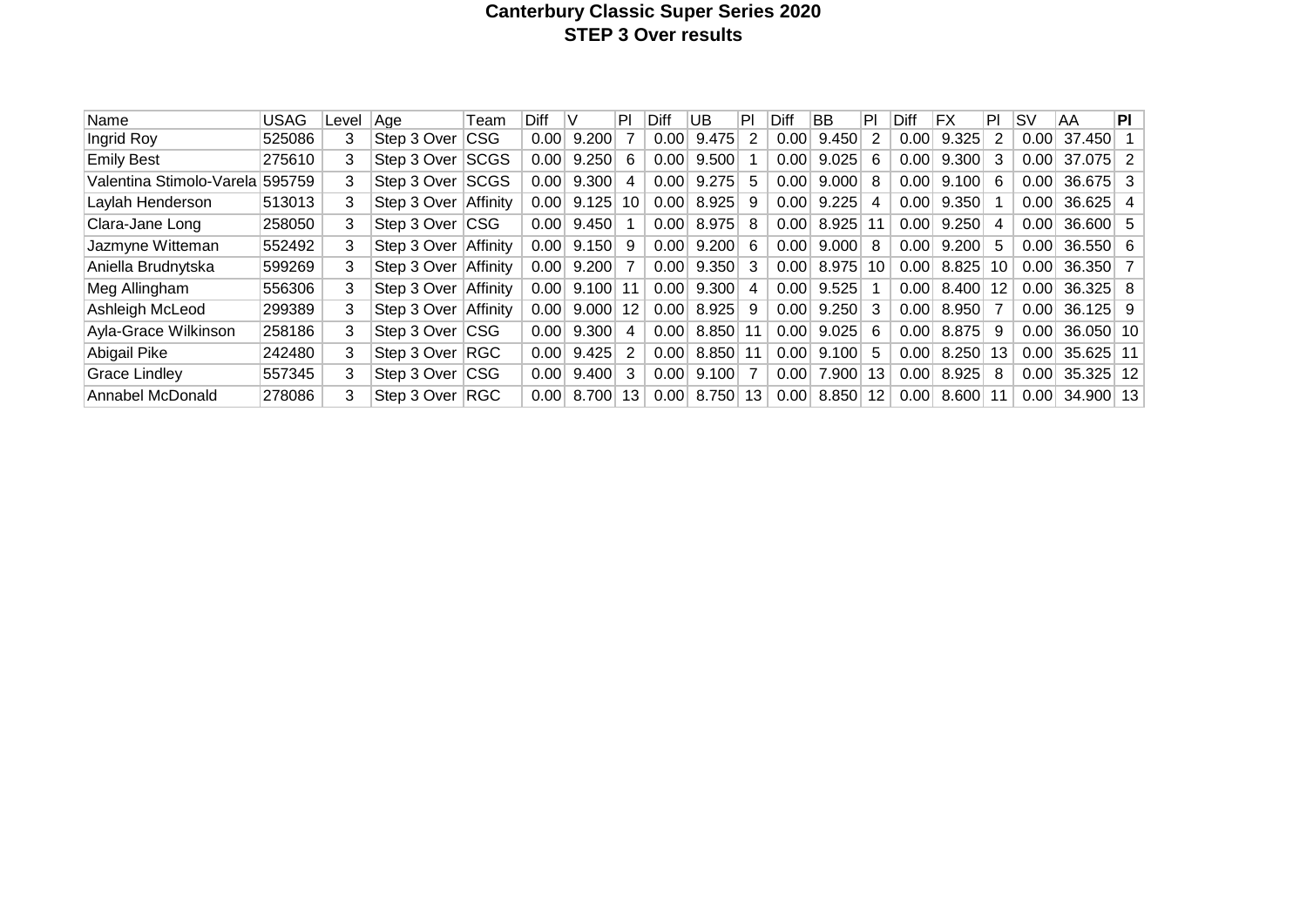# **Canterbury Classic Super Series 2020 Step 4 under results**

| Name                  | <b>USAG</b> | Level | Age              | Team        | Diff |       | PI | Diff | UB    | PI | Diff | ВB    | PI | Diff | ΙFΧ   | PI              | S٧   | AA         | PI             |
|-----------------------|-------------|-------|------------------|-------------|------|-------|----|------|-------|----|------|-------|----|------|-------|-----------------|------|------------|----------------|
| Zara Fitzsimons       | 206227      | 4     | Step 4 Under     | <b>HVY</b>  | 0.00 | 9.400 | 2  | 0.00 | 9.700 |    | 0.00 | 9.250 | 5. | 0.00 | 9.475 | 3               | 0.00 | 37.825     |                |
| Payton Austin         | 285004      | 4     | Step 4 Under     | <b>HVY</b>  | 0.00 | 9.500 |    | 0.00 | 9.375 | 3  | 0.00 | 9.400 | 2  | 0.00 | 9.225 | 5               | 0.00 | 37.500     | - 2            |
| <b>Hazel Passmore</b> | 245355      | 4     | Step 4 Under     | <b>HVY</b>  | 0.00 | 9.200 | 3  | 0.00 | 9.100 | 8  | 0.00 | 9.550 |    | 0.00 | 9.500 | 2               | 0.00 | 37.350     | - 3            |
| Georgia Buckley       | 235325      | 4     | Step 4 Under     | SCGS        | 0.00 | 9.125 | 5  | 0.00 | 9.600 | 2  | 0.00 | 8.900 | 9  | 0.00 | 9.525 |                 | 0.00 | 37.150     | -4             |
| Mariska Sue           | 206213      | 4     | Step 4 Under     | <b>IHVY</b> | 0.00 | 9.150 | 4  | 0.00 | 9.325 | 5  | 0.00 | 9.250 | 5  | 0.00 | 9.075 | 9.              | 0.00 | 36,800 5   |                |
| Sienna Chapman        | 250934      | 4     | Step 4 Under     | <b>HVY</b>  | 0.00 | 9.025 | 6  | 0.00 | 8.800 | 11 | 0.00 | 8.700 | 14 | 0.00 | 9.300 | 4               | 0.00 | 35.825     | - 6            |
| Chane Botha           | 262568      | 4     | Step 4 Under     | Affinity    | 0.00 | 8.475 | 12 | 0.00 | 9.350 | 4  | 0.00 | 8.750 | 13 | 0.00 | 9.175 | 6               | 0.00 | 35.750     | $\overline{7}$ |
| Laura Mckenzie        | 532654      | 4     | Step 4 Under RGC |             | 0.00 | 9.025 | 6. | 0.00 | 9.125 | 6  | 0.00 | 8.800 | 12 | 0.00 | 8.700 | 13              | 0.00 | $35.650$ 8 |                |
| <b>Beth Penrose</b>   | 273027      | 4     | Step 4 Under     | <b>CSG</b>  | 0.00 | 8.650 | 10 | 0.00 | 9.125 | 6  | 0.00 | 9.200 | 7  | 0.00 | 8.525 | 14              | 0.00 | $35.500$ 9 |                |
| Ava Bryant            | 248438      | 4     | Step 4 Under     | <b>CSG</b>  | 0.00 | 8.750 | 8  | 0.00 | 8.800 | 11 | 0.00 | 8.900 | 9  | 0.00 | 9.050 | 10              | 0.00 | $35.500$ 9 |                |
| <b>Annabel Dutton</b> | 305031      | 4     | Step 4 Under     | RGC         | 0.00 | 8.650 | 10 | 0.00 | 8.875 | 10 | 0.00 | 8.900 | 9  | 0.00 | 8.875 | 11              | 0.00 | 35.300 11  |                |
| Alice Larsen          | 268686      | 4     | Step 4 Under     | Affinity    | 0.00 | 8.250 | 13 | 0.00 | 8.575 | 13 | 0.00 | 9.350 | 3  | 0.00 | 8.825 | 12              | 0.00 | 35.000 12  |                |
| <b>Brodie Lepper</b>  | 248653      | 4     | Step 4 Under     | <b>RGC</b>  | 0.00 | 8.725 | 9  | 0.00 | 8.900 | 9  | 0.00 | 8.600 | 15 | 0.00 | 8.425 | 15 <sub>1</sub> | 0.00 | 34,650 13  |                |
| Nim Poole             | 291325      | 4     | Step 4 Under     | Affinity    | 0.00 | 8.150 | 14 | 0.00 | 8.225 | 14 | 0.00 | 9.000 | 8  | 0.00 | 9.175 | 6               | 0.00 | 34.550     | 14             |
| Ava Dillon            | 542905      | 4     | Step 4 Under     | CSG         | 0.00 | 0.000 | 15 | 0.00 | 0.000 | 15 | 0.00 | 9.300 | 4  | 0.00 | 9.125 | 8               | 0.00 | 18.425     | 15             |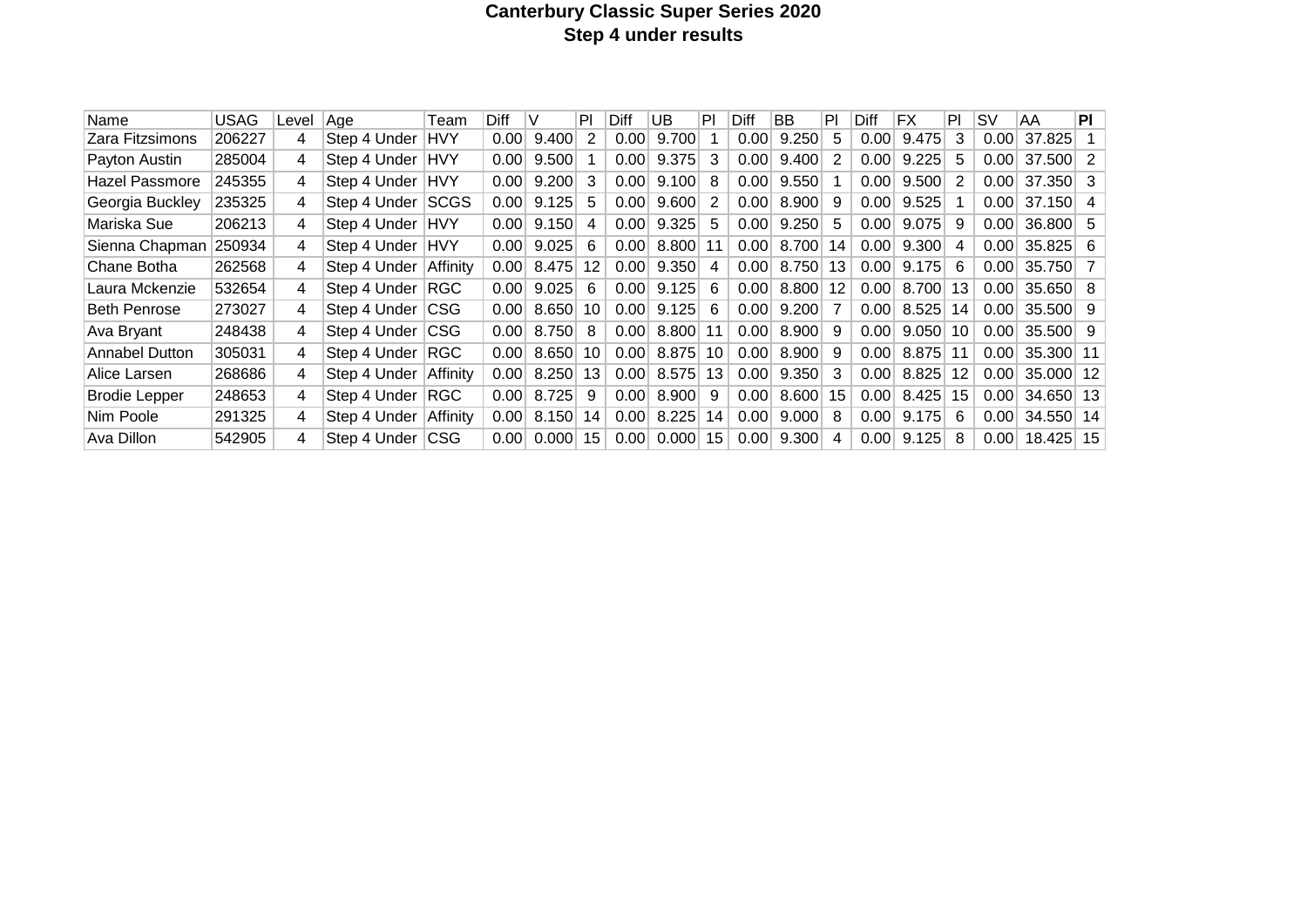# **Canterbury Classic Super Series 2020 STEP 4 over results**

| Name                        | <b>USAG</b> | Level          | Aae                  | Team     | Diff |              | PI | Diff | UB        | PI  | Diff | <b>BB</b>    | PI             | Diff | FX    | PI | ۱s۷  | AA                     | PL |
|-----------------------------|-------------|----------------|----------------------|----------|------|--------------|----|------|-----------|-----|------|--------------|----------------|------|-------|----|------|------------------------|----|
| <b>Harriet Thorp</b>        | 570587      | 4              | Step 4 Over RGC      |          | 0.00 | 9.100        | 5  | 0.00 | 9.500     |     | 0.00 | 9.400        | 2              | 0.00 | 9.425 |    | 0.00 | 37.425                 |    |
| Emma Bungard                | 553783      | 4              | Step 4 Over          | Affinity | 0.00 | 9.125        | 4  | 0.00 | 9.375     | 2   | 0.00 | 9.500        |                | 0.00 | 9.100 | 5  | 0.00 | $37.100$ 2             |    |
| Jero Galway                 | 261635      | 4              | Step 4 Over RGC      |          | 0.00 | 9.700        |    | 0.00 | $9.225$ 3 |     |      | $0.00$ 8.100 | -8             | 0.00 | 9.375 | 3  | 0.00 | $36.400$ 3             |    |
| Tahlia Dicker               | 213256      | 4              | Step 4 Over RGC      |          |      | $0.00$ 8.975 | 6  | 0.00 | $8.525$ 7 |     |      | $0.00$ 9.200 | $\overline{4}$ | 0.00 | 9.400 | 2  | 0.00 | 36.100 4               |    |
| Nicole Schoneveld           | 304549      | 4              | Step 4 Over SCGS     |          | 0.00 | 9.300        | 3  | 0.00 | 8.875     | - 6 | 0.00 | 8.400        | -6             | 0.00 | 9.250 | 4  | 0.00 | $35.825 \mid 5$        |    |
| Holly Velenski              | 153754      | 4              | Step 4 Over          | Affinity | 0.00 | 8.600        |    | 0.00 | 8.450     | -8  | 0.00 | 9.250        | -3             | 0.00 | 9.000 | 6  | 0.00 | $35.300 \, \vert \, 6$ |    |
| Haylee Van Drongelen 185334 |             | 4              | Step 4 Over RGC      |          | 0.00 | 9.325        | 2  | 0.00 | 9.075     | 4   | 0.00 | 8.000        | - 9            | 0.00 | 8.625 | 8  | 0.00 | $35.025$ 7             |    |
| Livia Henderson             | 258006      | $\overline{4}$ | Step 4 Over Affinity |          |      | $0.00$ 8.475 | 9  | 0.00 | $8.975$ 5 |     | 0.00 | 8.650        | -5             | 0.00 | 8.525 | 9  | 0.00 | $34.625 \mid 8$        |    |
| Sophie Cretney              | 183834      | 4              | Step 4 Over HVY      |          | 0.00 | 8.550        | 8  | 0.00 | 8.100     | -9  | 0.00 | 8.400        | -6             | 0.00 | 8.850 | 7  |      | $0.00$ 33.900 9        |    |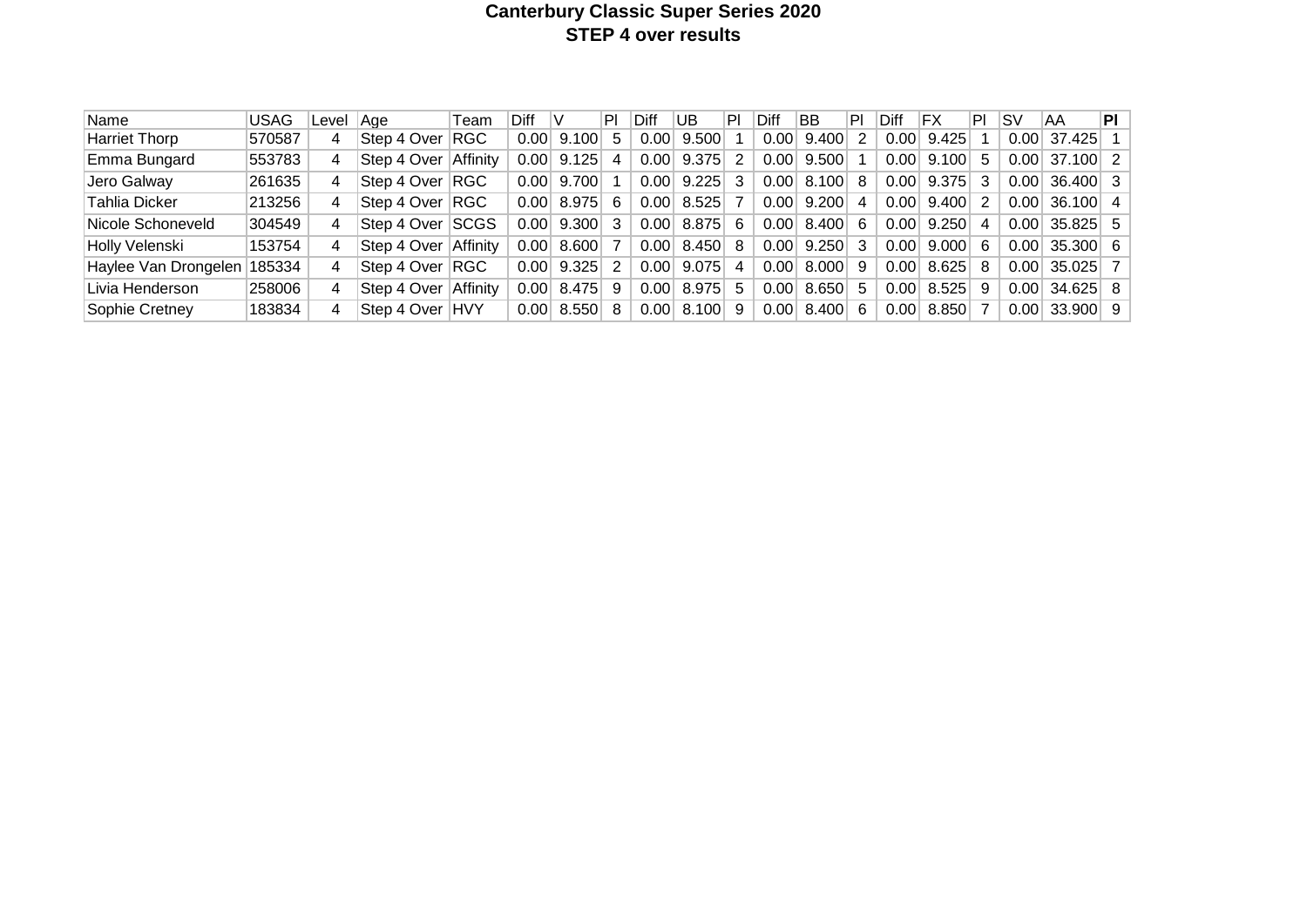# Canterbury Classic Super Series 2020 Step 5 Under results

| Name                     | USAG   | Level | Age              | Team               | Diff |       | PI | Diff | UB    | P  | Diff | <b>BB</b> | PI | Diff | <b>FX</b> | PI | <b>SV</b> | <b>AA</b>       | PI |
|--------------------------|--------|-------|------------------|--------------------|------|-------|----|------|-------|----|------|-----------|----|------|-----------|----|-----------|-----------------|----|
| <b>Willow Reid</b>       | 531966 | 5     | Step 5 Under     | <b>ESGC</b>        | 0.00 | 9.775 |    | 0.00 | 9.550 |    | 0.00 | 9.650     |    | 0.00 | 9.750     |    | 0.00      | 38.725          |    |
| Kyla Cowles              | 218274 | 5.    | Step 5 Under     | <b>CSG</b>         | 0.00 | 9.625 | 2  | 0.00 | 9.100 | 6  | 0.00 | 9.300     | 6  | 0.00 | 9.550     | -2 | 0.00      | $37.575$ 2      |    |
| Charlotte Bloxham        | 226575 | 5.    | Step 5 Under     | DGA                | 0.00 | 9.125 | 9  | 0.00 | 9.325 | 3  | 0.00 | 9.475     | 2  | 0.00 | 9.350     | -5 | 0.00      | 37.275          | -3 |
| Leah Austin              | 212830 | 5.    | Step 5 Under     | Hutt Valley        | 0.00 | 9.100 | 10 | 0.00 | 9.200 | 4  | 0.00 | 9.375     | 4  | 0.00 | 9.550     | -2 | 0.00      | 37.225          |    |
| <b>Emily King</b>        | 553120 | 5.    | Step 5 Under     | <b>ESGC</b>        | 0.00 | 9.425 | 3  | 0.00 | 9.050 | 7  | 0.00 | 9.300     | 6  | 0.00 | 9.150     | -9 | 0.00      | $36.925$ 5      |    |
| Elizabeth Litt           | 258049 | 5     | Step 5 Under     | <b>CSG</b>         | 0.00 | 9.325 | 6  | 0.00 | 8.625 | 12 | 0.00 | 9.325     | 5. | 0.00 | 9.250     | 6  | 0.00      | $36.525 \mid 6$ |    |
| <b>Briallen Aberhart</b> | 262724 | 5.    | Step 5 Under     | <b>Hutt Valley</b> | 0.00 | 9.275 |    | 0.00 | 8.850 | 10 | 0.00 | 9.175     | 8  | 0.00 | 9.150     | -9 | 0.00      | 36.450 7        |    |
| Paige Rhodes             | 279431 | 5.    | Step 5 Under CSG |                    | 0.00 | 9.250 | 8  | 0.00 | 9.025 | 8  | 0.00 | 8.900     | 10 | 0.00 | 9.250     | -6 | 0.00      | $36.425$ 8      |    |
| Ella Thomas              | 218272 | 5.    | Step 5 Under CSG |                    | 0.00 | 9.350 | 4  | 0.00 | 8.500 | 13 | 0.00 | 8.825     | 11 | 0.00 | 9.500     | 4  | 0.00      | $36.175$ 9      |    |
| Makenzie Reddaway        | 188490 | 5.    | Step 5 Under     | <b>Hutt Valley</b> | 0.00 | 8.775 | 12 | 0.00 | 9.175 | -5 | 0.00 | 8.550     | 14 | 0.00 | 9.250     | -6 | 0.00      | 35.750 10       |    |
| Molly Tyler              | 184746 | 5.    | Step 5 Under CSG |                    | 0.00 | 9.350 | 4  | 0.00 | 8.700 | 11 | 0.00 | 8.625     | 13 | 0.00 | 8.400     | 15 | 0.00      | 35.075 11       |    |
| Grace Chamberlain        | 525517 | 5.    | Step 5 Under     | <b>CSG</b>         | 0.00 | 8.700 | 13 | 0.00 | 8.250 | 14 | 0.00 | 8.650     | 12 | 0.00 | 8.850     | 11 | 0.00      | 34.450 12       |    |
| Sophie Drummond          | 248738 | 5.    | Step 5 Under     | <b>RGC</b>         | 0.00 | 8.850 | 11 | 0.00 | 9.000 | 9  | 0.00 | 7.850     | 16 | 0.00 | 8.550     | 13 | 0.00      | 34.250 13       |    |
| Keanna Hakeagaiki        | 278366 | 5.    | Step 5 Under     | <b>CSG</b>         | 0.00 | 8.550 | 14 | 0.00 | 0.000 | 15 | 0.00 | 8.925     | 9  | 0.00 | 8.450     | 14 | 0.00      | 25.925 14       |    |
| Aaliyah Delhanty         | 236130 | 5.    | Step 5 Under     | CSG                | 0.00 | 8.550 | 14 | 0.00 | 0.000 | 15 | 0.00 | 7.925     | 15 | 0.00 | 8.650     | 12 | 0.00      | 25.125          | 15 |
| Cadhla McLaughlan        | 192745 |       | Step 5 Under     | <b>Hutt Valley</b> | 0.00 | 0.000 | 16 | 0.00 | 9.350 | 2  | 0.00 | 9.450     | 3  | 0.00 | 0.000     | 16 | 0.00      | 18,800 16       |    |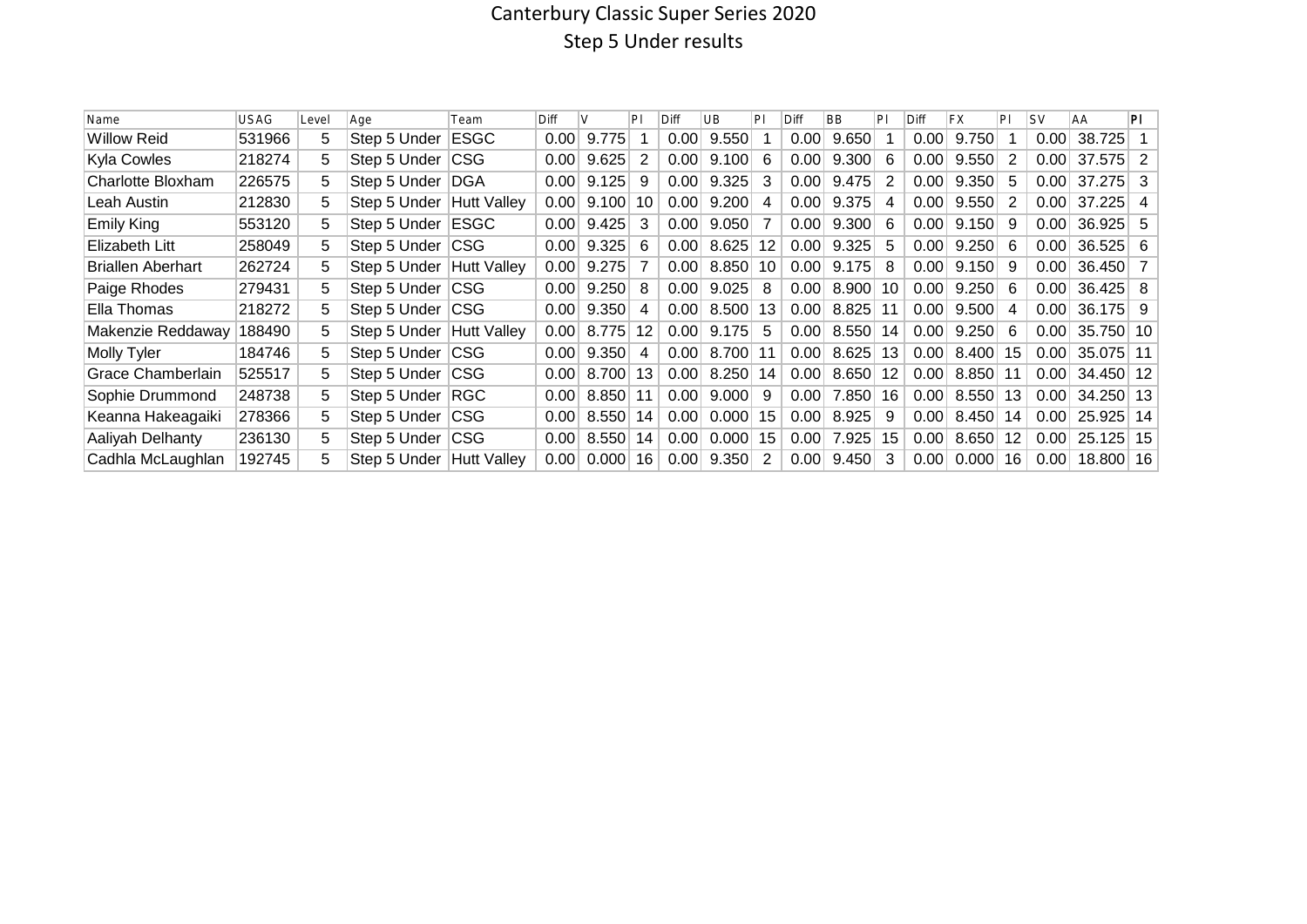# Canterbury Classic Super Series 2020 Step 5 Over results

| Name                    | USAG   | Level | Age                      | Team | IV     | IPI | <b>UB</b> | IPI | <b>BB</b> | IPI            | <b>FX</b> | IPI | ΙAΑ    | PI           |
|-------------------------|--------|-------|--------------------------|------|--------|-----|-----------|-----|-----------|----------------|-----------|-----|--------|--------------|
| Kahu Barsdell           | 553135 | 5     | Step 5 Over <b>IESGC</b> |      | 10.000 |     | 9.525     | 2   | 9.600     |                | 9.750     |     | 38.875 |              |
| Maia McLaughlan         | 245523 | 5     | Step 5 Over Hutt Valley  |      | 9.850  | 4   | 9.700     |     | 9.550     | $\overline{2}$ | 9.650     | 2   | 38.750 | $\mathbf{2}$ |
| Te Ana Waiariki         | 278730 | 5     | Step 5 Over Hutt Valley  |      | 9.875  | 3   | 9.450     | 3   | 9.300     | 3              | 9.250     | 5   | 37.875 | 3            |
| Elizabeth Longhurst     | 240902 | 5     | Step 5 Over Hutt Valley  |      | 9.900  | 2   | 9.350     | 4   | 9.100     | 7              | 9.300     | 3   | 37.650 | 4            |
| Sophia Hastie           | 153418 | 5     | Step 5 Over CSG          |      | 9.800  | 6   | 9.225     | 6   | 8.900     | 10             | 9.250     | 5   | 37.175 | 5            |
| <b>Chloe Williams</b>   | 212326 | 5     | Step 5 Over CSG          |      | 9.825  | 5   | 8.600     | 13  | 9.175     | 5              | 9.150     |     | 36.750 | 6            |
| Pera Gordon             | 521962 | 5     | Step 5 Over CSG          |      | 9.675  | 8   | 8.950     | 9   | 8.900     | 10             | 9.100     | 8   | 36.625 |              |
| Zuzanna Kochan          | 222114 | 5     | Step 5 Over   DGA        |      | 8.875  | 18  | 9.250     | 5   | 9.200     | 4              | 9.300     | 3   | 36.625 |              |
| Taylor Whiting          | 226317 | 5     | Step 5 Over Hutt Valley  |      | 9.700  |     | 9.025     | 8   | 8.725     | 12             | 9.100     | 8   | 36.550 | 9            |
| Dayna Bennett           | 275851 | 5     | Step 5 Over RGC          |      | 9.025  | 17  | 9.100     |     | 9.000     | 8              | 8.800     | 14  | 35.925 | 10           |
| Hannah Robertson        | 255642 | 5     | Step 5 Over DGA          |      | 9.500  | 9   | 8.650     | 12  | 8.650     | 13             | 9.100     | 8   | 35.900 | 11           |
| Sienna Yearbury         | 253827 | 5     | Step 5 Over CSG          |      | 9.200  | 15  | 8.750     | 11  | 9.175     | 5              | 8.500     | 17  | 35.625 | 12           |
| <b>Madeleine Stuart</b> | 258146 | 5     | Step 5 Over CSG          |      | 9.375  | 10  | 8.450     | 15  | 8.625     | 14             | 8.850     | 13  | 35.300 | 13           |
| Tila Te Whare           | 223599 | 5     | Step 5 Over DGA          |      | 9.300  | 12  | 8.950     | 9   | 8.400     | 15             | 8.400     | 18  | 35.050 | 14           |
| Alice Hector            | 273698 | 5     | Step 5 Over Affinity     |      | 9.225  | 14  | 8.350     | 16  | 8.275     | 17             | 9.100     | 8   | 34.950 | 15           |
| <b>Katie Finn</b>       | 285086 | 5     | Step 5 Over CSG          |      | 9.300  | 12  | 0.000     | 17  | 8.925     | 9              | 8.650     | 15  | 26.875 | 16           |
| Emma Dorman             | 299439 | 5     | Step 5 Over CSG          |      | 9.350  | 11  | 0.000     | 17  | 8.375     | 16             | 8.550     | 16  | 26.275 | 17           |
| Hannah Bloxham          | 214976 | 5     | Step 5 Over   DGA        |      | 9.125  | 16  | 8.550     | 14  | 8.050     | 18             | 0.000     | 19  | 25.725 | 18           |
| <b>Chloe McGuire</b>    | 561311 | 5     | Step 5 Over CSG          |      | 8.850  | 19  | 0.000     | 17  | 7.7751    | 19             | 9.000     | 12  | 25.625 | 19           |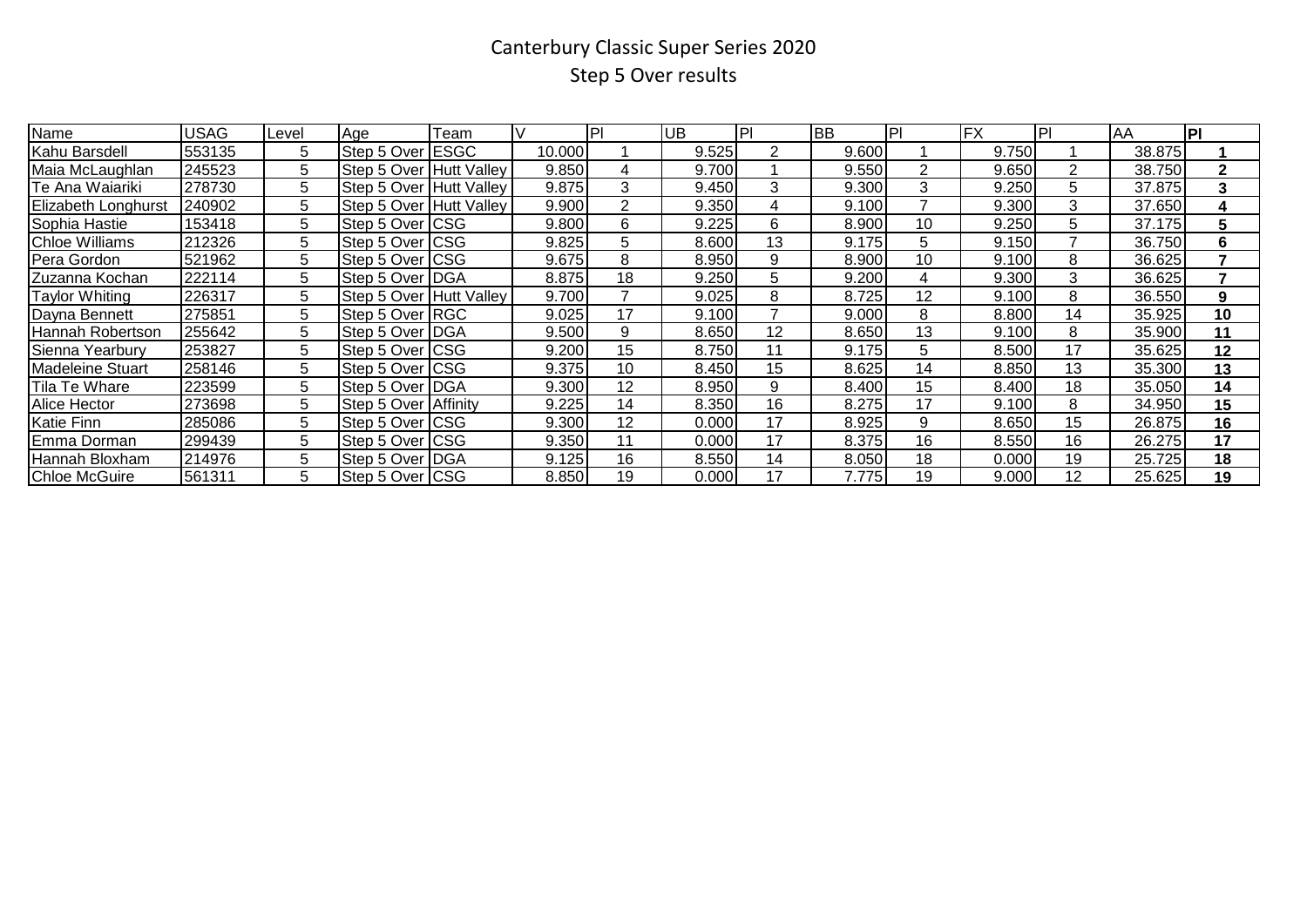# **Canterbury Classic Super Series Step 5 under App Finals Day 2**

|                          |             |       |                  |             |      | V     | PI | Diff |        | PI | Diff |       | PI | <b>Diff</b> | <b>FX</b>             | PI |
|--------------------------|-------------|-------|------------------|-------------|------|-------|----|------|--------|----|------|-------|----|-------------|-----------------------|----|
| <b>Name</b>              | <b>USAG</b> | Level | Age              | Team        | Diff |       |    |      | UB     |    |      | BB    |    |             |                       |    |
| <b>Willow Reid</b>       | 531966      | 5     | Step 5 Under     | <b>ESGC</b> | 0.00 | 9.850 |    | 0.00 | 9.700  |    | 0.00 | 9.425 |    | 0.00        | $9.500$ 3             |    |
| Kyla Cowles              | 218274      | 5.    | Step 5 Under     | <b>CSG</b>  | 0.00 | 8.700 |    | 0.00 | 8.925  |    | 0.00 | 9.375 | 2  | 0.00        | $9.700$ 1             |    |
| Paige Rhodes             | 279431      | 5.    | Step 5 Under     | <b>CSG</b>  | 0.00 | 9.000 | -5 | 0.00 | 8.750  | 8  | 0.00 | 0.000 | 10 | 0.00        | $9.050 \, \vert \, 6$ |    |
| Leah Austin              | 212830      | 5     | Step 5 Under     | <b>HVY</b>  | 0.00 | 0.000 | 9  | 0.00 | 9.225  | 4  | 0.00 | 9.175 | 6  | 0.00        | $9.600$ 2             |    |
| Charlotte Bloxham        | 226575      | 5.    | Step 5 Under     | DGA         | 0.00 | 0.000 | 9  | 0.00 | 9.400  | 2  | 0.00 | 9.175 | 6  | 0.00        | 9.300  5              |    |
| Elizabeth Litt           | 258049      | 5     | Step 5 Under     | CSG         | 0.00 | 9.450 | 2  | 0.00 | 0.0001 | 9  | 0.00 | 9.300 | 3  | 0.00        | $9.000$ 7             |    |
| <b>Emily King</b>        | 553120      | 5     | Step 5 Under     | <b>ESGC</b> | 0.00 | 9.400 | 3  | 0.00 | 9.200  | 5  | 0.00 | 8.650 | -9 | 0.00        | $0.000$ 9             |    |
| Cadhla McLaughlan        | 192745      | 5.    | Step 5 Under     | <b>HVY</b>  | 0.00 | 0.000 | 9  | 0.00 | 9.250  | 3  | 0.00 | 9.200 | 5  | 0.00        | $0.000$ 9             |    |
| <b>Briallen Aberhart</b> | 262724      | 5.    | Step 5 Under HVY |             | 0.00 | 9.150 | 4  | 0.00 | 0.0001 | 9  | 0.00 | 9.250 | 4  | 0.00        | $0.000$ 9             |    |
| Ella Thomas              | 218272      | 5     | Step 5 Under CSG |             | 0.00 | 8.550 | 8  | 0.00 | 0.0001 | 9  | 0.00 | 0.000 | 10 | 0.00        | $9.400$ 4             |    |
| Makenzie Reddaway        | 188490      | 5.    | Step 5 Under     | <b>HVY</b>  | 0.00 | 0.000 | 9  | 0.00 | 9.100  | 6  | 0.00 | 0.000 | 10 | 0.00        | $8.500$ 8             |    |
| <b>Molly Tyler</b>       | 184746      | 5.    | Step 5 Under     | <b>CSG</b>  | 0.00 | 8.800 | 6  | 0.00 | 0.000  | 9  | 0.00 | 0.000 | 10 | 0.00        | $0.000$ 9             |    |
| Keanna Hakeagaiki        | 278366      | 5     | Step 5 Under     | <b>CSG</b>  | 0.00 | 0.000 | 9  | 0.00 | 0.000  | 9  | 0.00 | 8.750 | 8  | 0.00        | $0.000$ 9             |    |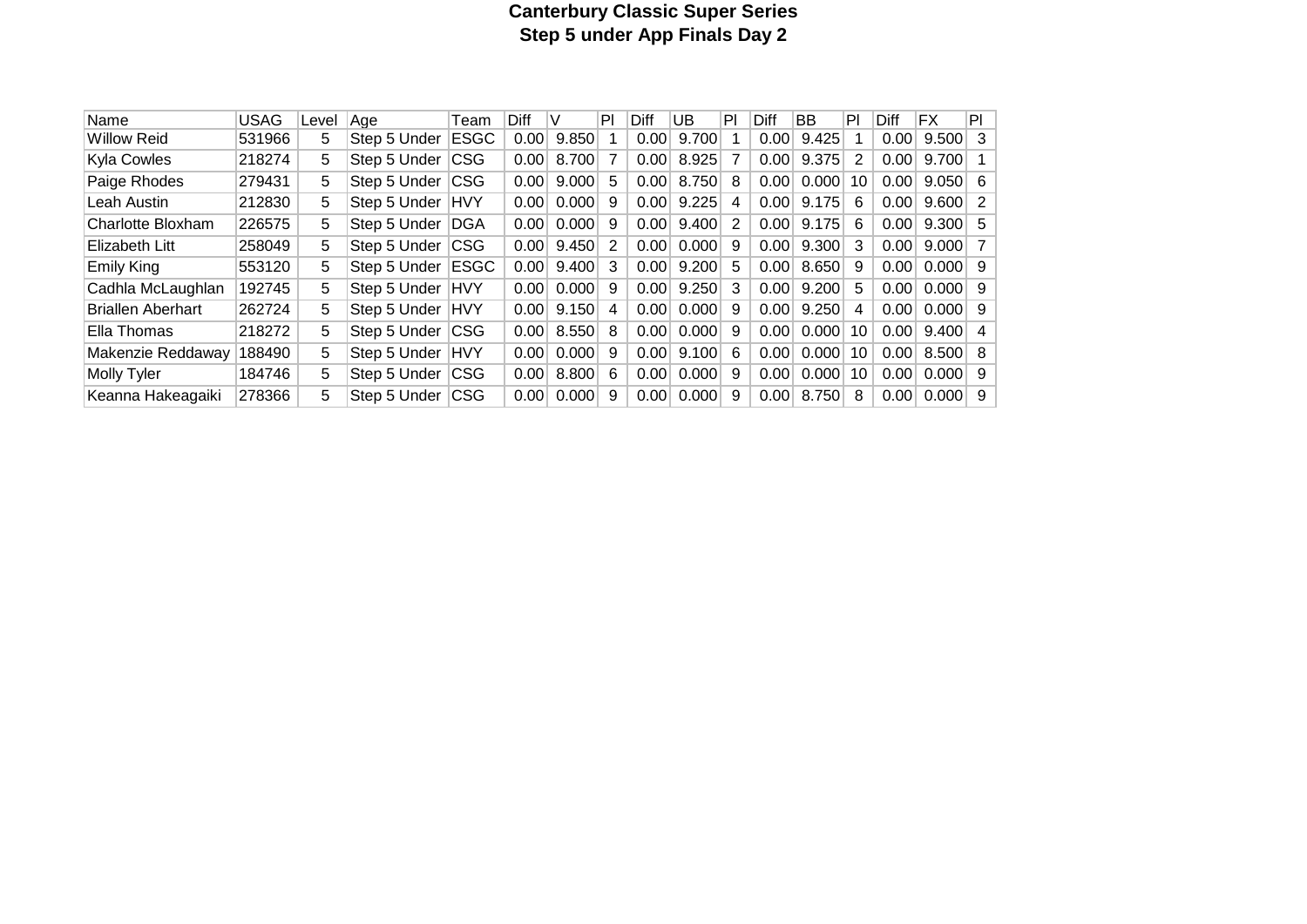# **Canterbury Classic Super Series Step 5 Over App Finals Day 2**

| Name                  | USAG   | Level | Aae         | Team        | Diff | v     | PI | Diff | UB    | PI | Diff | BB     | PI | Diff | FX                    | PI |
|-----------------------|--------|-------|-------------|-------------|------|-------|----|------|-------|----|------|--------|----|------|-----------------------|----|
| Kahu Barsdell         | 553135 | 5     | Step 5 Over | <b>ESGC</b> | 0.00 | 9.900 |    | 0.00 | 9.350 | 4  | 0.00 | 9.600  |    | 0.00 | $9.800$ 1             |    |
| Maia McLaughlan       | 245523 | 5     | Step 5 Over | HVY         | 0.00 | 9.850 | 2  | 0.00 | 9.550 |    | 0.00 | 9.500  | 2  | 0.00 | $9.600$ 2             |    |
| Te Ana Waiariki       | 278730 | 5     | Step 5 Over | <b>HVY</b>  | 0.00 | 9.800 | 3  | 0.00 | 9.450 | 2  | 0.00 | 9.350  | 3  | 0.00 | $9.350 $ 4            |    |
| Elizabeth Longhurst   | 240902 | 5     | Step 5 Over | <b>HVY</b>  | 0.00 | 9.700 | 4  | 0.00 | 9.350 | 4  | 0.00 | 9.250  | 4  | 0.00 | $9.200 \, \vert \, 6$ |    |
| Sophia Hastie         | 153418 | 5     | Step 5 Over | ∣CSG        | 0.00 | 9.400 | 5  | 0.00 | 9.375 | 3  | 0.00 | 0.000  | 9  | 0.00 | $9.375$ 3             |    |
| Chloe Williams        | 212326 | 5     | Step 5 Over | <b>CSG</b>  | 0.00 | 9.200 | 8  | 0.00 | 0.000 | 9  | 0.00 | 9.025  | 6  | 0.00 | $9.000$ 7             |    |
| Zuzanna Kochan        | 222114 | 5     | Step 5 Over | <b>DGA</b>  | 0.00 | 0.000 | 9  | 0.00 | 8.600 | 8  | 0.00 | 8.925  |    | 0.00 | $9.300 \mid 5$        |    |
| Sienna Yearbury       | 253827 | 5     | Step 5 Over | <b>CSG</b>  | 0.00 | 0.000 | 9  | 0.00 | 0.000 | 9  | 0.00 | 9.175  | 5  | 0.00 | $0.000$ 9             |    |
| Pera Gordon           | 521962 | 5     | Step 5 Over | <b>CSG</b>  | 0.00 | 9.250 | 6  | 0.00 | 0.000 | 9  | 0.00 | 0.0001 | 9  | 0.00 | $8.900 \vert 8$       |    |
| <b>Taylor Whiting</b> | 226317 | 5     | Step 5 Over | <b>HVY</b>  | 0.00 | 9.250 | 6  | 0.00 | 8.850 | 6  | 0.00 | 0.000  | 9  | 0.00 | $0.000$ 9             |    |
| Dayna Bennett         | 275851 | 5     | Step 5 Over | ∣RGC        | 0.00 | 0.000 | 9  | 0.00 | 8.800 | 7  | 0.00 | 8.850  | 8  | 0.00 | $0.000$ 9             |    |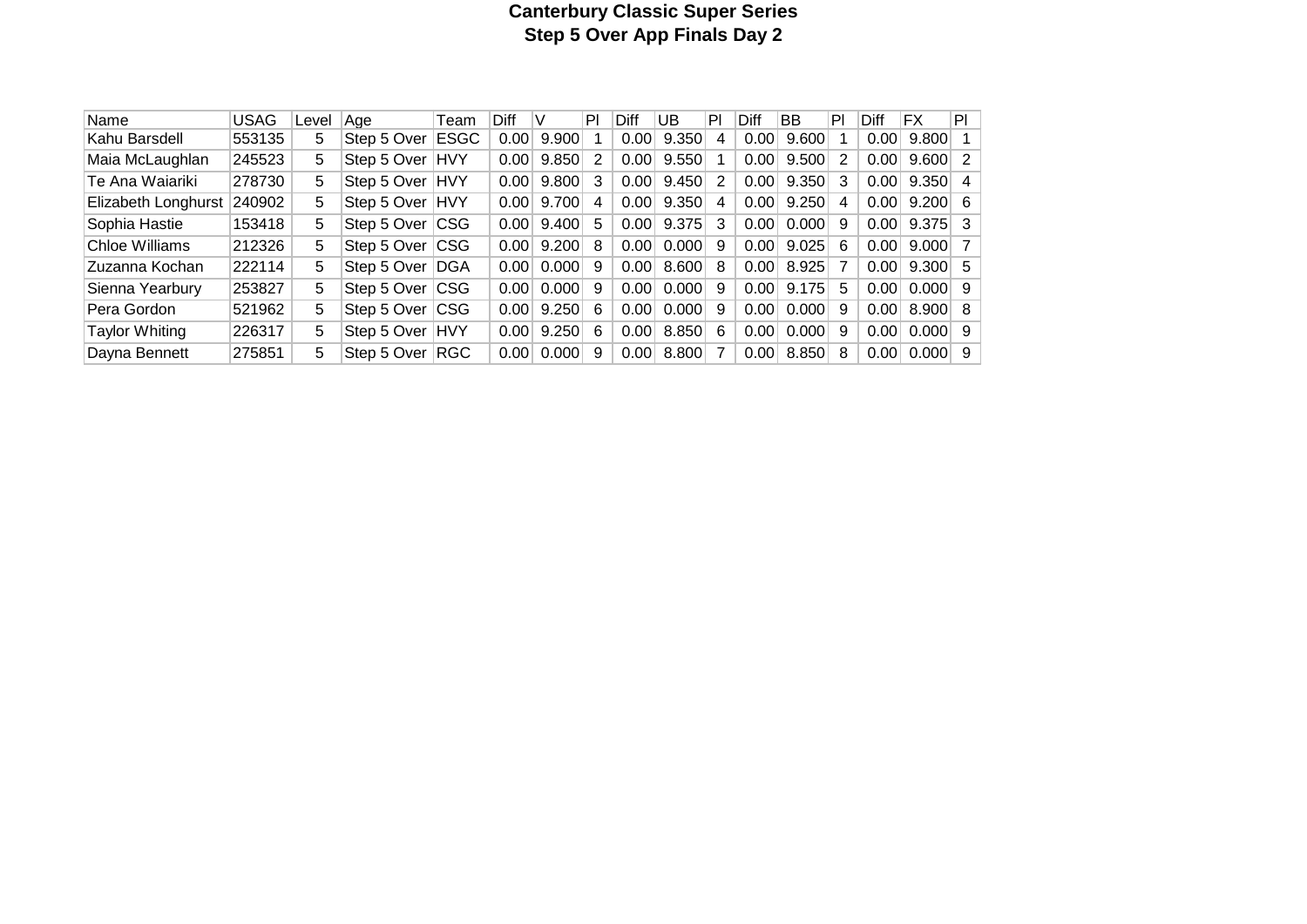#### **Canterbury Classic Super Series 2020 Step 6 Day 1 results**

#### STEP 6 UNDER

| Name           | USAG  Level  Age |     |                                                                         | ∣Team | Diff V |                                     | <b>PI Diff UB</b> | ΙPΙ | Diff | IBB. | PL. | Diff IFX |                                                                           |   | PI ISV | IAA                  | PI I           |
|----------------|------------------|-----|-------------------------------------------------------------------------|-------|--------|-------------------------------------|-------------------|-----|------|------|-----|----------|---------------------------------------------------------------------------|---|--------|----------------------|----------------|
| Olivia Meyer   | 212253           | -6  | Step 6 Under CSG                                                        |       |        | $0.00$  9.500  2   0.00  9.233  1   |                   |     |      |      |     |          | 0.00 8.900 3 0.00 9.183                                                   | 2 |        | $ 0.00 $ #####       | 1 <sup>1</sup> |
| Lucy Moore     | 195314           | - 6 | Step 6 Under RGC                                                        |       |        | 0.00 9.483 3 0.00 8.517 3           |                   |     |      |      |     |          | $ 0.00 9.283 $ 1 $ 0.00 8.917 $                                           | 3 |        | 0.00   #####   2     |                |
| Lucy Townend   | 139258           | -6  | Step 6 Under CSG                                                        |       |        | $0.00$ 9.233   5   0.00   8.300   4 |                   |     |      |      |     |          | 0.00 9.267 2 0.00 9.233 1                                                 |   |        | 0.00   #####   3     |                |
| Neila Penrose  | 218421           | 6   | ∣Step 6 Under∣CSG                                                       |       |        |                                     |                   |     |      |      |     |          | 0.00   9.617   1   0.00   8.633   2   0.00   8.633   4   0.00   8.317   5 |   |        | $ 0.00 $ ##### $ 4 $ |                |
| Sienna Wright  | 204194           | 6   | Step 6 Under Timaru 0.00 9.267 4 0.00 7.700 6 0.00 7.683 7 0.00 8.683 4 |       |        |                                     |                   |     |      |      |     |          |                                                                           |   |        | 0.00   #####    5    |                |
| Helena Shelton | 535912           | 6   | Step 6 Under Timaru 0.00 9.217 6 0.00 7.667 7 0.00 8.200 5 0.00 8.167 6 |       |        |                                     |                   |     |      |      |     |          |                                                                           |   |        | $ 0.00 $ ##### $ 6 $ |                |
| ⊺Montana Davis | 535986           | 6   | Step 6 Under Timaru 0.00 8.767 7 0.00 8.017 5 0.00 7.967 6              |       |        |                                     |                   |     |      |      |     |          | 0.00  7.967  7                                                            |   |        | 0.00   #####    7    |                |

#### STEP 6 OVER

| Lily Mcleod             | 262596 | 6 | lStep 6 Over      | $\left  \text{Affinity} \right  0.00 \left  9.833 \right  1 \left  0.00 \left  9.000 \right  1 \left  0.00 \left  9.333 \right  2 \left  0.00 \left  9.633 \right  1 \left  0.00 \right  \right  \right)$ |                                                                                                                                             |  |  |  |  |  |                                                                                                                                                                                                                                                                                                                                                        |  |
|-------------------------|--------|---|-------------------|-----------------------------------------------------------------------------------------------------------------------------------------------------------------------------------------------------------|---------------------------------------------------------------------------------------------------------------------------------------------|--|--|--|--|--|--------------------------------------------------------------------------------------------------------------------------------------------------------------------------------------------------------------------------------------------------------------------------------------------------------------------------------------------------------|--|
| Caitlin Moore           | 218206 | 6 | Step 6 Over       | $\left  \text{Affinity} \right  0.00 \left  9.600 \right  3 \left  0.00 \left  8.933 \right  2 \left  0.00 \left  9.483 \right  1 \left  0.00 \left  9.517 \right  2 \left  0.00 \right  \right  \right)$ |                                                                                                                                             |  |  |  |  |  |                                                                                                                                                                                                                                                                                                                                                        |  |
| Hayley Beswick 278389   |        | 6 | Step 6 Over       | ICSG                                                                                                                                                                                                      |                                                                                                                                             |  |  |  |  |  | $\vert 0.00 \vert 9.300 \vert 5 \vert 0.00 \vert 8.733 \vert 3 \vert 0.00 \vert 8.783 \vert 6 \vert 0.00 \vert 9.133 \vert 4 \vert 0.00 \vert 10.00 \vert 11.00 \vert 11.00 \vert 31.00 \vert 41.00 \vert 31.00 \vert 41.00 \vert 31.00 \vert 41.00 \vert 31.00 \vert 41.00 \vert 31.00 \vert 41.00 \vert 31.00 \vert 41.00 \vert 31.00 \vert 41.00 \$ |  |
| Summer Scott            | 208158 | 6 | lStep 6 Over ∃CSG |                                                                                                                                                                                                           |                                                                                                                                             |  |  |  |  |  | $\vert 0.00 \vert 9.367 \vert 4 \vert 0.00 \vert 8.667 \vert 4 \vert 0.00 \vert 8.867 \vert 4 \vert 0.00 \vert 8.967 \vert 5 \vert 0.00 \vert 1$                                                                                                                                                                                                       |  |
| Tegan Austin            | 187493 | 6 | Step 6 Over       | ICSG                                                                                                                                                                                                      |                                                                                                                                             |  |  |  |  |  | $0.00$ 9.133 7 0.00 7.867 8 0.00 8.917 3 0.00 9.500 3 0.00 ##### 5                                                                                                                                                                                                                                                                                     |  |
| Arabella Shelton 535862 |        | 6 | lStep 6 Over ∃    | Timaru 0.00 8.900 8 0.00 8.533 5 0.00 8.533 7 0.00 8.950 6 0.00 ##### 6                                                                                                                                   |                                                                                                                                             |  |  |  |  |  |                                                                                                                                                                                                                                                                                                                                                        |  |
| Anya McDonald 233157    |        | 6 | Step 6 Over       | ∣RGC –                                                                                                                                                                                                    | $\vert 0.00 \vert 9.267 \vert$ 6 $\vert 0.00 \vert 8.000 \vert$ 7 $\vert 0.00 \vert 8.867 \vert$ 4 $\vert 0.00 \vert 7.800 \vert$ 7 $\vert$ |  |  |  |  |  | 0.00   #####     7                                                                                                                                                                                                                                                                                                                                     |  |
| Millie Holland          | 242493 | 6 | Step 6 Over       | ∣RGC ∣                                                                                                                                                                                                    |                                                                                                                                             |  |  |  |  |  | $\vert 0.00 \vert 9.783 \vert 2 \vert 0.00 \vert 8.517 \vert 6 \vert 0.00 \vert 8.150 \vert 8 \vert 0.00 \vert 0.000 \vert 8 \vert 0.00 \vert 1$ ##### 8                                                                                                                                                                                               |  |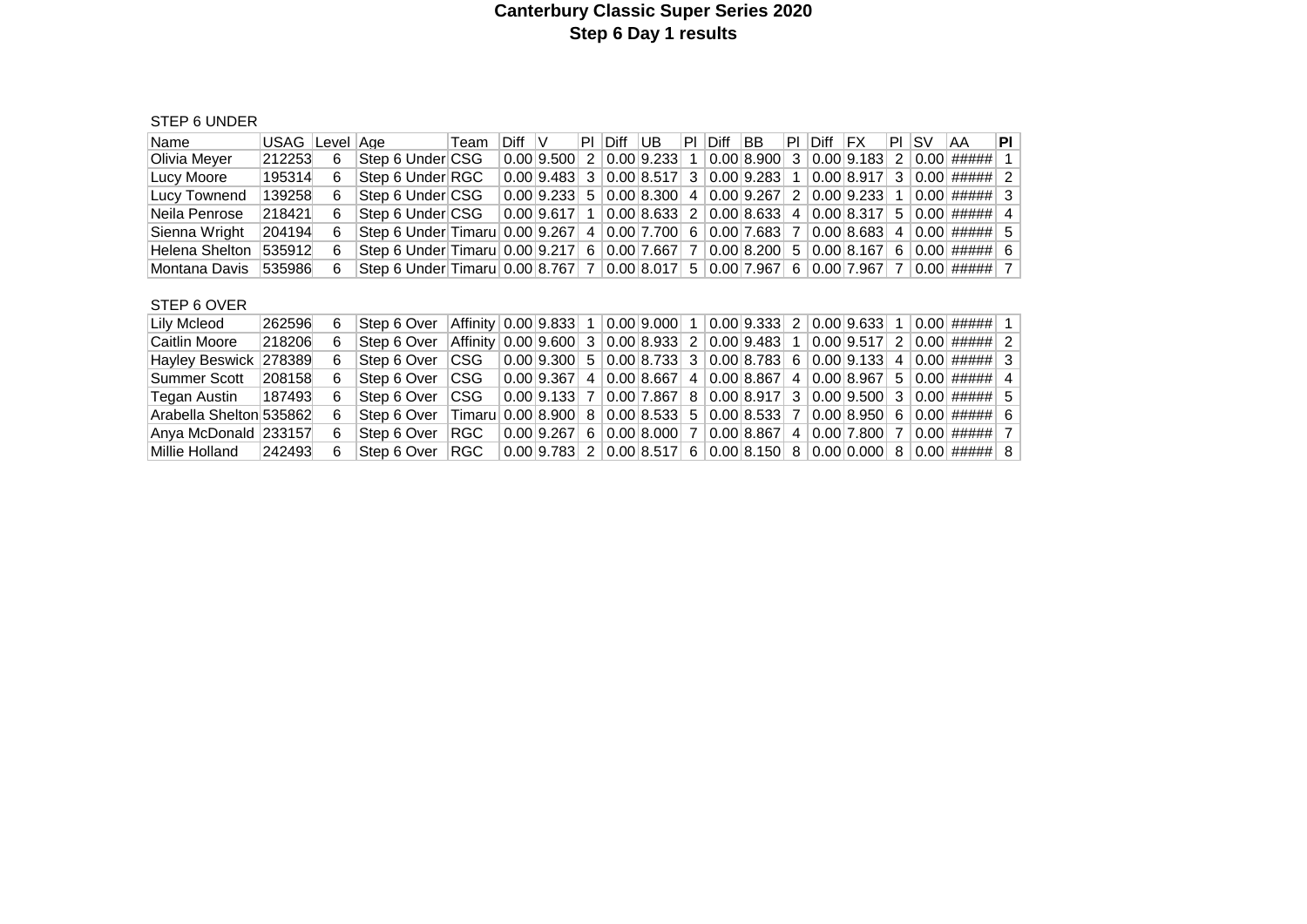# **Canterbury Classic Super Series 2020 STEP 6 under App Finals Day 2**

| Name                  | <b>USAG</b> | Level | Aae                 | Team | <b>Diff</b> |       | PI | Diff | UB    | PI | Diff | <b>BB</b> | PI             | Diff | FX    | PI I           |
|-----------------------|-------------|-------|---------------------|------|-------------|-------|----|------|-------|----|------|-----------|----------------|------|-------|----------------|
| Olivia Meyer          | 212253      | 6     | Step 6 Under CSG    |      | 0.00        | 9.700 |    | 0.00 | 9.100 |    | 0.00 | 8.650     | 4              | 0.00 | 8.950 | $\mathcal{P}$  |
| Lucy Moore            | 195314      | 6.    | Step 6 Under RGC    |      | 0.00        | 9.300 | 2  | 0.00 | 8.550 | 3  | 0.00 | 9.125     | 2              | 0.00 | 8.825 | -3.            |
| Lucy Townend          | 139258      | 6     | Step 6 Under CSG    |      | 0.00        | 9.025 | 6  | 0.00 | 8.300 | 4  | 0.00 | 9.300     |                | 0.00 | 9.025 |                |
| Neila Penrose         | 218421      | 6     | Step 6 Under CSG    |      | 0.00        | 9.250 | 4  | 0.00 | 9.000 | 2  | 0.00 | 8.650     | $\overline{4}$ | 0.00 | 8.550 | $\overline{4}$ |
| Sienna Wright         | 204194      | 6     | Step 6 Under Timaru |      | 0.00        | 9.275 | -3 | 0.00 | 8.250 | 5. | 0.00 | 8.450     | 6              | 0.00 | 8.550 | 4              |
| Montana Davis         | 535986      | 6     | Step 6 Under Timaru |      | 0.00        | 8.875 |    | 0.00 | 7.900 | 6  | 0.00 | 8.200     |                | 0.00 | 8.200 | - 6            |
| <b>Helena Shelton</b> | 535912      | 6     | Step 6 Under Timaru |      | 0.00        | 9.125 | 5  | 0.00 | 7.500 |    | 0.00 | 8.800     | 3              | 0.00 | 7.525 |                |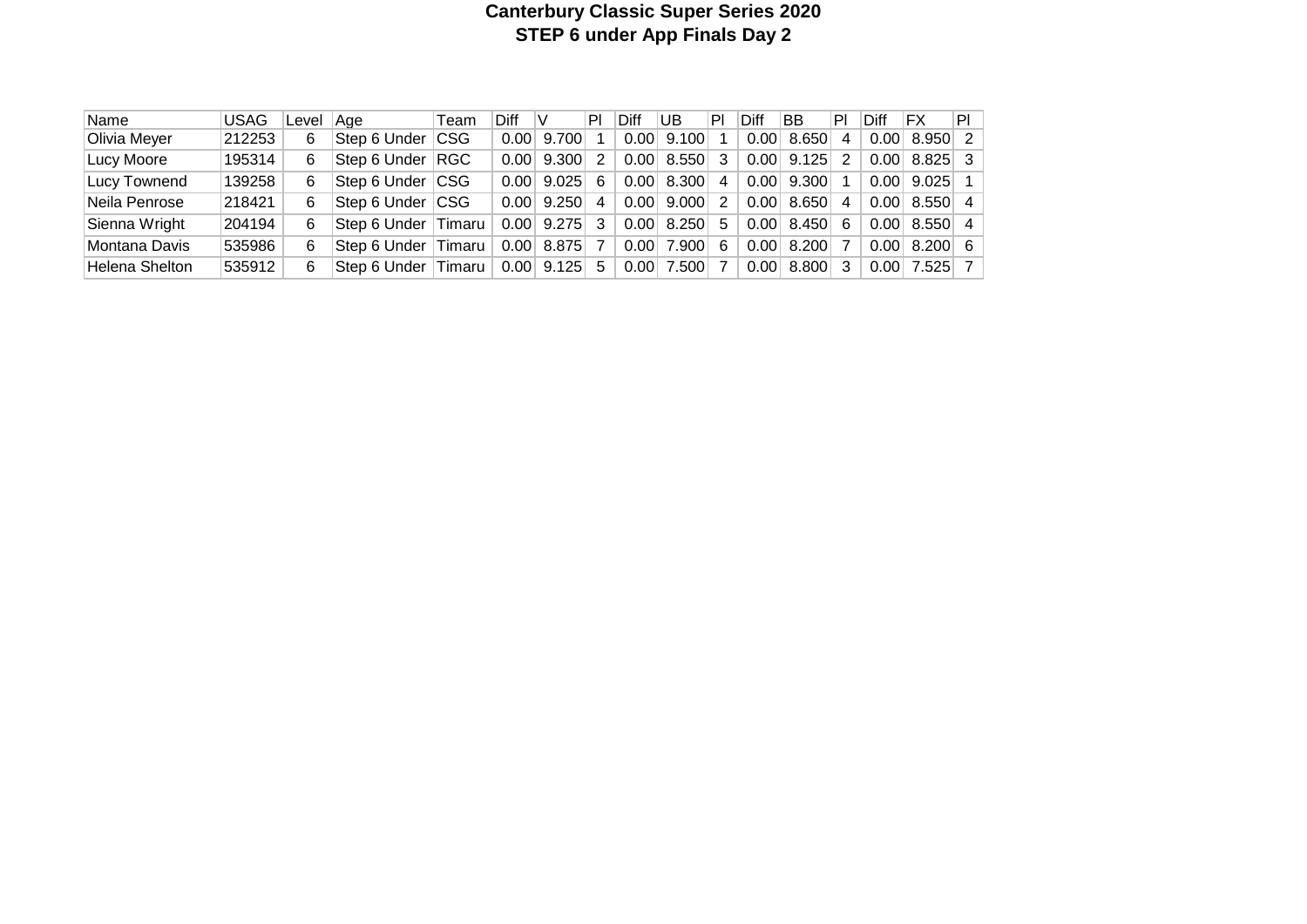# **Canterbury Classic Super Series 2020 Step 6 overs App Finals Day 2**

| Name                  | <b>USAG</b> | Level | Aae -              | Team       | <b>Diff</b> |                | PI | Diff | UB    | P              | Diff | <b>BB</b> | PI | Diff | FX                    | PI |
|-----------------------|-------------|-------|--------------------|------------|-------------|----------------|----|------|-------|----------------|------|-----------|----|------|-----------------------|----|
| <b>Lily Mcleod</b>    | 262596      | 6     | Step 6 Over        | Affinity   | 0.00        | 9.225          | 4  | 0.00 | 9.250 |                | 0.00 | 9.300     | 2  | 0.00 | $9.600$ 1             |    |
| Caitlin Moore         | 218206      | 6     | Step 6 Over        | Affinity   | 0.00        | 9.275          |    | 0.00 | 9.050 | 2              | 0.00 | 9.400     |    | 0.00 | $9.225$ 2             |    |
| Summer Scott          | 208158      | 6     | Step 6 Over CSG    |            | 0.00        | 9.550          |    | 0.00 | 8.400 | 5              | 0.00 | 9.050     | 3  | 0.00 | $8.975$ 5             |    |
| <b>Hayley Beswick</b> | 278389      | 6     | Step 6 Over CSG    |            | 0.00        | 9.050          |    | 0.00 | 9.000 | 3              | 0.00 | 8.550     | -6 | 0.00 | $9.000 \mid 4$        |    |
| Tegan Austin          | 187493      | 6     | Step 6 Over CSG    |            | 0.00        | 9.200          | 5  | 0.00 | 7.950 | 8              | 0.00 | 8.150     | 8  | 0.00 | $9.175$ 3             |    |
| Millie Holland        | 242493      | 6     | Step 6 Over RGC    |            | 0.00        | 9.300          | 2  | 0.00 | 8.700 | $\overline{4}$ | 0.00 | 8.650     | 5  | 0.00 | $0.000 \, \vert \, 6$ |    |
| Anya McDonald         | 233157      | 6     | Step 6 Over        | <b>RGC</b> | 0.00        | $9.075 \mid 6$ |    | 0.00 | 8.300 | 6              | 0.00 | 8.725     | 4  | 0.00 | $0.000 \, \vert \, 6$ |    |
| Arabella Shelton      | 535862      | 6     | Step 6 Over Timaru |            | 0.00        | 9.050          |    | 0.00 | 8.200 |                | 0.00 | 8.475     | 7  | 0.00 | $0.000 \, \vert \, 6$ |    |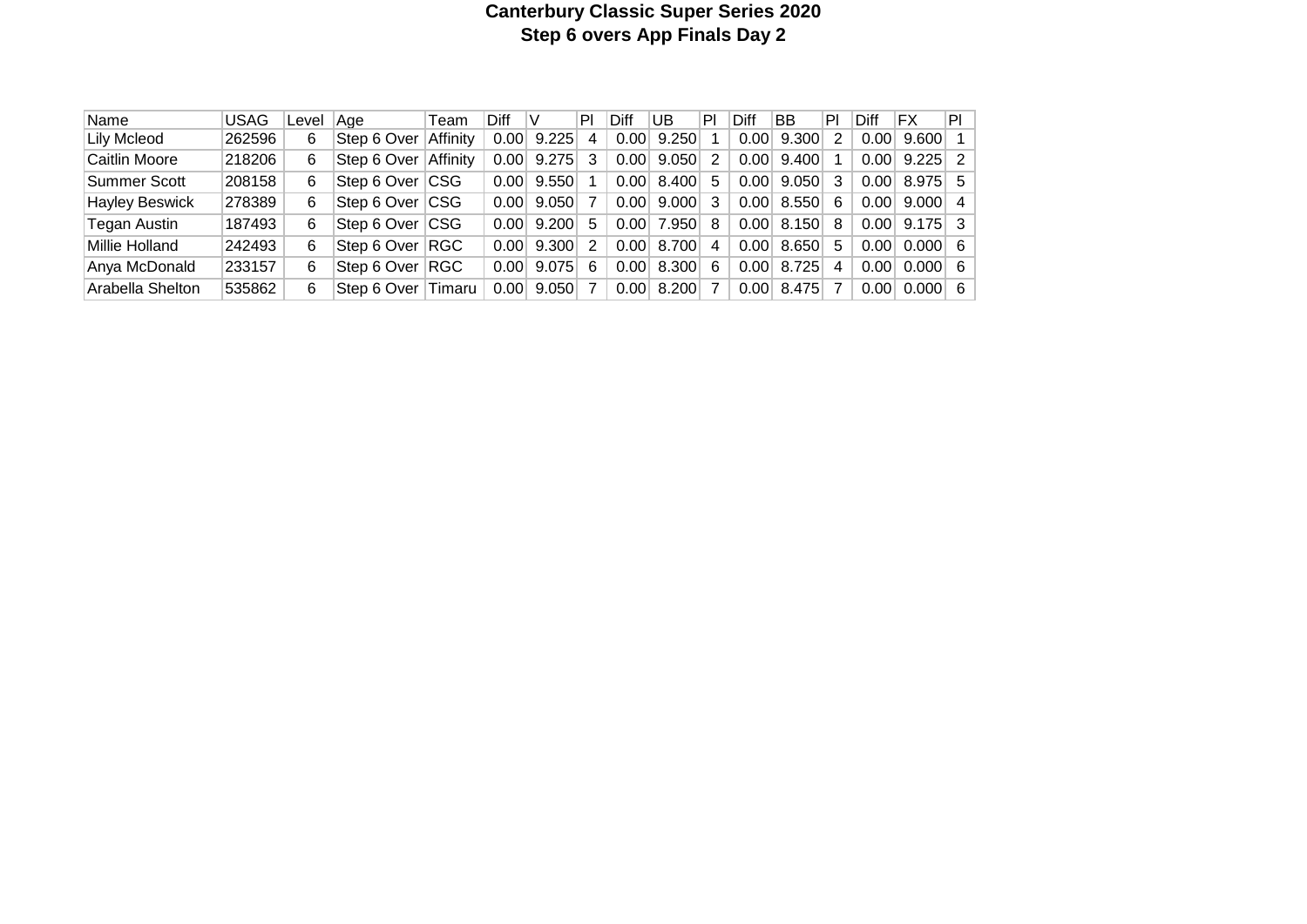# **Canterbury Classic Super Series 2020 Step 7 under day 1**

| Name                     | <b>USAG</b> | Level | Aae                   | Team         | <b>Diff</b> |        | PI        | Diff | IUB.   | P  | Diff | <b>BB</b> | PL | Diff | FX          | PL | ۱sv  | AA                        | PI |
|--------------------------|-------------|-------|-----------------------|--------------|-------------|--------|-----------|------|--------|----|------|-----------|----|------|-------------|----|------|---------------------------|----|
| Kate Seymour             | 230603      |       | ∣Step 7 Under I       | Twisters     | .00         | 10.283 | 4         | 2.00 | 11.633 |    | 2.00 | 11.133    | 2  | 2.00 | 11.050      |    | 7.00 | 44.100                    |    |
| Milana Henderson 553149  |             |       | Step 7 Under          | ESGC         | ا00.،       | 10.417 |           | 2.00 | 10.767 | 5  | 2.00 | 10.800    | 5  | 2.00 | 11.467      |    | 7.00 | 43.450 2                  |    |
| ∣Aria Johnstone          | 553150      |       | Step 7 Under          | <b>IESGC</b> | 1.00        | 9.800  | 8         | 2.00 | 11.517 | 2  | 2.00 | 10.817    | 4  | 2.00 | 11.150      | -5 | 7.00 | 43.283 3                  |    |
| Charlie Simmons          | 208819      |       | Step 7 Under HVY      |              | 1.00        | 10.250 | -5        | .50  | 10.033 |    | 2.00 | 11.117    | 3  | 2.00 | 11.400      | 3  | 6.50 | 42.800 4                  |    |
| Giselle Kenworthy 198658 |             |       | Step 7 Under Twisters |              | .001        | 10.367 | $3 \cdot$ | 2.00 | 10.817 | -3 | .50  | 10.083    |    |      | 2.00 11.433 | 2  |      | $6.50 \mid 42.700 \mid 5$ |    |
| Elise Didierjean         | 164084      |       | Step 7 Under CSG      |              | 1.00        | 10.225 | 6         | 2.00 | 10.800 | 4  | .50  | 10.233    | -6 | 2.00 | 10.900      | 8  |      | $6.50$ 42.158 6           |    |
| Sophie Jones             | 215898      |       | Step 7 Under li       | Twisters     | .00.        | 10.117 |           | 2.00 | 10.217 | -6 | .50  | 9.783     | -8 | 2.00 | 11.083      | 6  |      | $6.50$ 41.200 7           |    |
| Maya Mason               | 225197      |       | Step 7 Under          | <b>ESGC</b>  | .00         | 10.417 |           | 0.00 | 0.000  | 8  | 2.00 | 11.500    |    | 2.00 | 11.333      | 4  |      | $5.00$ 33.250 8           |    |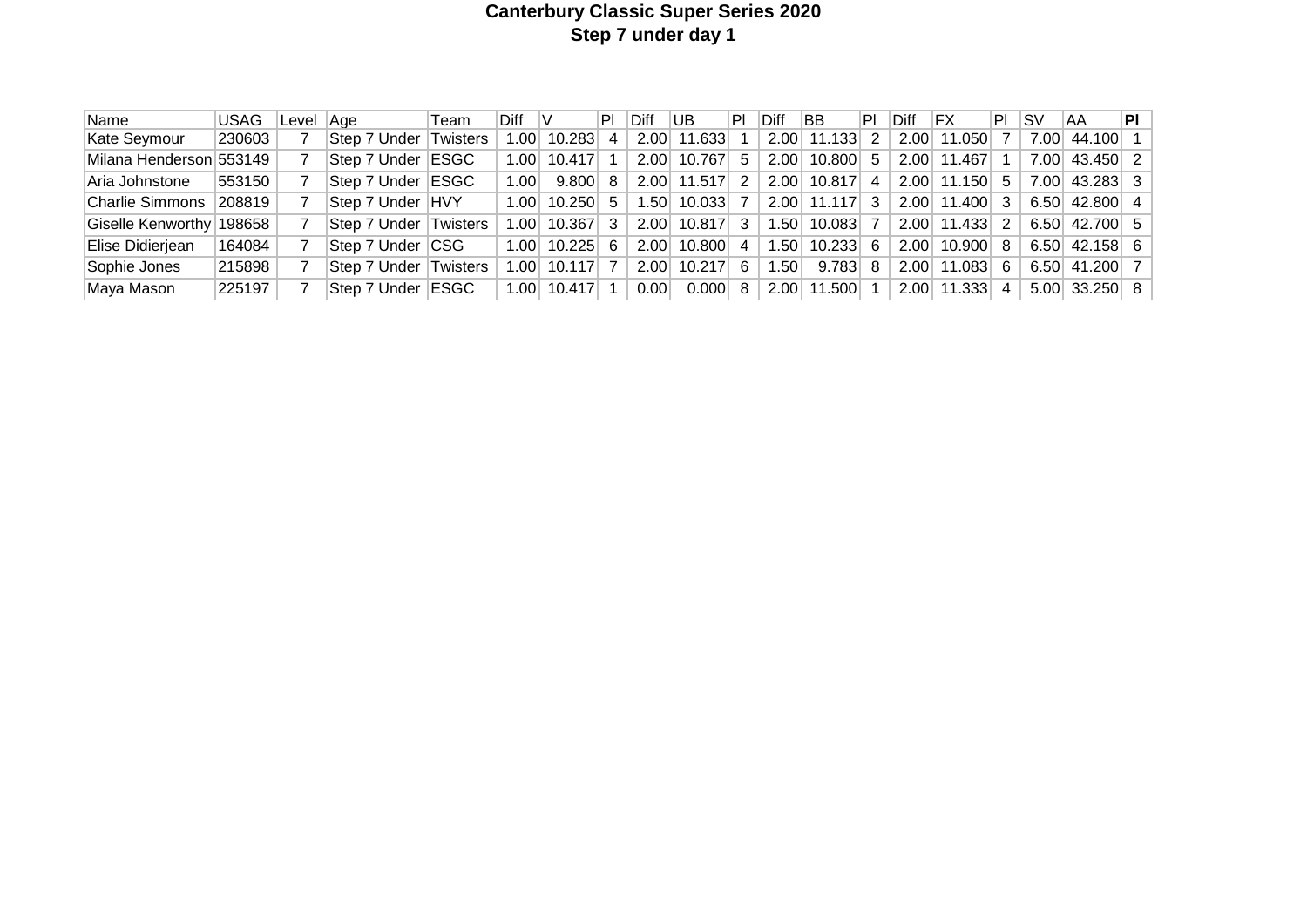# **Canterbury Classic Super Series 2020 Step 7 over results**

| Name                        | <b>USAG</b> | Level | Aae         | Team            | Diff             |        | ΡI | Diff             | UB     | PI | Diff | BB     | PI | Diff | ΙFΧ    | PI  | ۱s۷  | AA              | ΡI |
|-----------------------------|-------------|-------|-------------|-----------------|------------------|--------|----|------------------|--------|----|------|--------|----|------|--------|-----|------|-----------------|----|
| Ria Harvey                  | 553141      |       | Step 7 Over | <b>ESGC</b>     | 1.00             | 10.300 | -3 | 2.00             | 10.217 | 2  | 2.00 | 11.467 |    | 2.00 | 11.083 | -6  | 7.00 | 43.067          |    |
| Rachel Baker                | 192246      |       | Step 7 Over | <b>Twisters</b> | .00 <sub>1</sub> | 10.500 |    | 2.00             | 10.933 |    | .001 | 10.067 |    | 2.00 | 11.300 |     | 6.00 | 42,800 2        |    |
| Rylee Hammond               | 184042      |       | Step 7 Over | <b>HVY</b>      | 1.00             | 10.000 | -9 | .00              | 9.950  | 4  | 2.00 | 11.200 | 2  | 2.00 | 11.150 | 4   | 6.00 | 42.300 3        |    |
| Imogen Rice                 | 215742      |       | Step 7 Over | Onslow          | 1.00             | 10.383 |    | .50              | 9.067  |    | .50  | 10.367 | 5  | 2.00 | 11.417 |     | 6.00 | $41.233 \mid 4$ |    |
| Kaitlyn Russell             | 227968      |       | Step 7 Over | Twisters        | .001             | 10.267 | 6  | .00              | 9.833  | 5  | .50  | 10.100 | 6  | 2.00 | 10.867 | -9  | 5.50 | 41.067 5        |    |
| Pippa Fulton                | 160146      |       | Step 7 Over | <b>DGA</b>      | 1.00             | 10.283 | 5  | .50              | 9.717  | 6  | .001 | 9.100  | 9  | 2.00 | 11.033 |     | 5.50 | 40.133 6        |    |
| India Dougherty             | 179217      |       | Step 7 Over | <b>DGA</b>      | 1.00             | 9.883  | 10 | .50 <sub>1</sub> | 10.167 | 3  | 0.50 | 8.167  | 10 | 2.00 | 10.983 | - 8 | 5.00 | 39.200 7        |    |
| Leah McCallum               | 175821      |       | Step 7 Over | $ {\sf CSG} $   | 1.00             | 10.167 | 8  | 0.00             | 0.0001 | 8  | 2.00 | 11.033 | 3  | 2.00 | 11.117 | 5   | 5.00 | $32.317$ 8      |    |
| <b>Ruby Roy</b>             | 180749      |       | Step 7 Over | ∣CSG            | 1.00             | 10.300 | 3  | 0.00             | 0.000  | 8  | 2.00 | 10.783 | 4  | 2.00 | 10.400 | -10 |      | $5.00$ 31.483 9 |    |
| Isla Martin-McKenzie 212410 |             |       | Step 7 Over | <b>ICSG</b>     | 1.00             | 10.183 |    | 0.00             | 0.000  | 8  | 0.50 | 9.617  | 8  | 2.00 | 11.250 | -3  |      | 3.50 31.050 10  |    |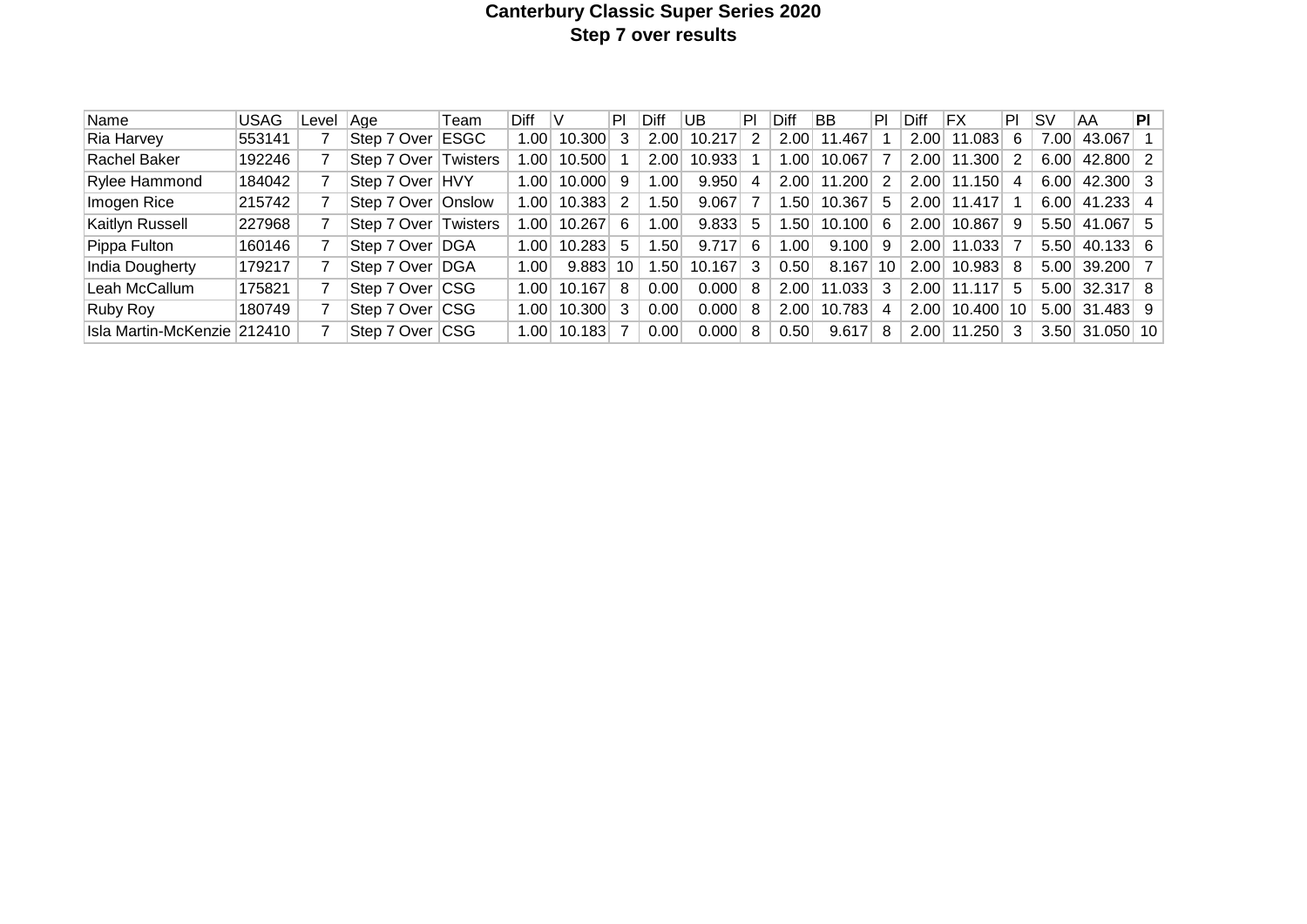### **Canterbury Classic Super Series 2020 STEP 7 Apparatus Finals**

| Name<br>STEP 7 Unders  | <b>USAG</b> | Level Age |              | Team            | Diff | V      | PI. | Diff | UB     | PI | Diff | BB     | PI. | Diff | FX.    | PI             |
|------------------------|-------------|-----------|--------------|-----------------|------|--------|-----|------|--------|----|------|--------|-----|------|--------|----------------|
| Milana Henderson       | 553149      | 7         | Step 7 Under | <b>ESGC</b>     | 1.00 | 10.725 |     | 2.00 | 11.525 | 3  | 2.00 | 11.400 | 2   | 2.00 | 11.525 | 1 <sup>1</sup> |
| Kate Seymour           | 230603      | 7         | Step 7 Under | Twisters        | 1.00 | 10.475 | 5   | 2.00 | 11.700 |    | 2.00 | 11.300 | 4   | 2.00 | 11.050 | 7              |
| Aria Johnstone         | 553150      | 7         | Step 7 Under | <b>ESGC</b>     | 1.00 | 10.650 | 2   | 2.00 | 11.600 | 2  | 1.50 | 10.650 | 5   | 2.00 | 11.325 | $\overline{4}$ |
| <b>Charlie Simmons</b> | 208819      | 7         | Step 7 Under | HVY             | 1.00 | 10.225 |     | 1.50 | 10.375 |    | 2.00 | 11.350 | 3   | 2.00 | 11.250 | 5              |
| Sophie Jones           | 215898      | 7         | Step 7 Under | Twisters        | 1.00 | 10.275 | 6   | 2.00 | 11.025 | 5  | 1.50 | 10.425 | 6   | 2.00 | 11.100 | 6              |
| Giselle Kenworthy      | 198658      | 7         | Step 7 Under | Twisters        | 1.00 | 10.525 | 4   | 2.00 | 10.750 | 6  | 1.50 | 9.675  | 8   | 2.00 | 11.375 | 3              |
| Elise Didierjean       | 164084      | 7         | Step 7 Under | <b>CSG</b>      | 1.00 | 10.225 |     | 2.00 | 11.050 | 4  | 1.50 | 10.300 | 7   | 2.00 | 10.500 | 8              |
| Maya Mason             | 225197      | 7         | Step 7 Under | ESGC            | 1.00 | 10.550 | 3   | 0.00 | 0.000  | 8  | 2.00 | 11.550 |     | 2.00 | 11.400 | $\overline{2}$ |
| STEP 7 Overs           |             |           |              |                 |      |        |     |      |        |    |      |        |     |      |        |                |
| Ria Harvey             | 553141      | 7         | Step 7 Over  | <b>ESGC</b>     | 1.00 | 10.300 | 7   | 2.00 | 11.600 |    | 2.00 | 11.400 |     | 2.00 | 11.250 | 6              |
| Rachel Baker           | 192246      | 7         | Step 7 Over  | Twisters        | 1.00 | 10.700 |     | 1.50 | 10.300 | 5  | 2.00 | 11.250 | 2   | 2.00 | 11.675 | 1.             |
| Imogen Rice            | 215742      | 7         | Step 7 Over  | Onslow          | 1.00 | 10.375 | 5   | 1.50 | 9.450  | 7  | 1.50 | 10.275 | 6   | 2.00 | 11.300 | 5              |
| Leah McCallum          | 175821      |           | Step 7 Over  | <b>CSG</b>      | 1.00 | 10.200 | 8   | 0.00 | 0.000  | 8  | 2.00 | 11.200 | 3   | 2.00 | 11.350 | 3              |
| Pippa Fulton           | 160146      | 7         | Step 7 Over  | DGA             | 1.00 | 10.475 | 3   | 1.50 | 10.275 | 6  | 0.00 | 0.000  | 9   | 2.00 | 11.425 | 2              |
| Kaitlyn Russell        | 227968      | 7         | Step 7 Over  | <b>Twisters</b> | 1.00 | 10.575 | 2   | 2.00 | 11.300 | 2  | 1.50 | 10.225 | 7   | 0.00 | 0.000  | 9              |
| Isla Martin-McKenzie   | 212410      | 7         | Step 7 Over  | <b>CSG</b>      | 1.00 | 10.400 | 4   | 0.00 | 0.000  | 8  | 1.00 | 10.100 | 8   | 2.00 | 11.325 | 4              |
| Rylee Hammond          | 184042      | 7         | Step 7 Over  | <b>HVY</b>      | 0.00 | 0.000  | 9   | 1.50 | 10.475 | 3  | 2.00 | 10.525 | 5   | 1.50 | 10.725 | 8              |
| India Dougherty        | 179217      |           | Step 7 Over  | <b>DGA</b>      | 0.00 | 0.000  | 9   | 1.50 | 10.325 | 4  | 0.00 | 0.000  | 9   | 2.00 | 11.075 | $\overline{7}$ |
| Ruby Roy               | 180749      |           | Step 7 Over  | CSG             | 1.00 | 10.325 | 6   | 0.00 | 0.000  | 8  | 2.00 | 10.850 | 4   | 0.00 | 0.000  | 9              |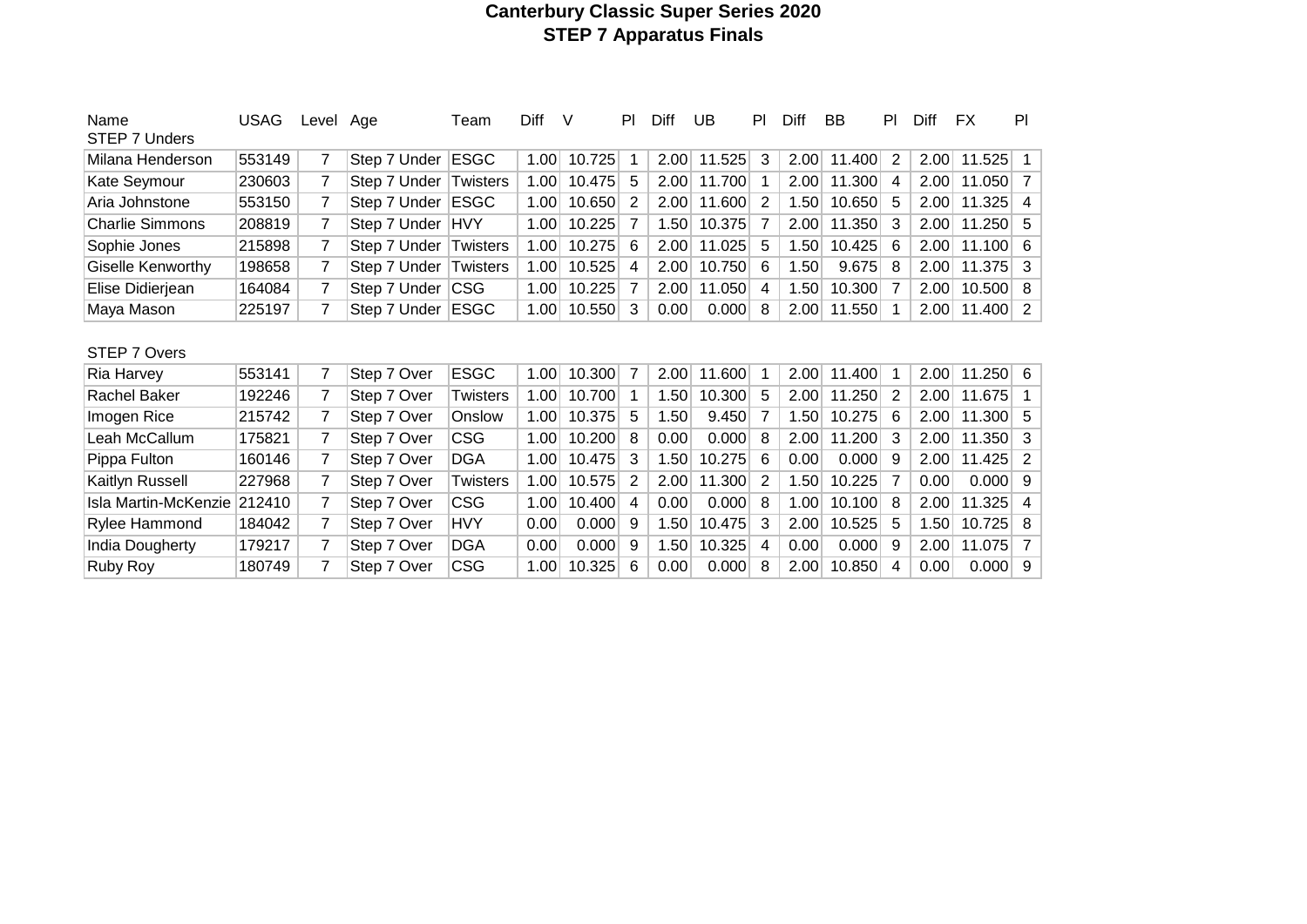#### **Canterbury Classic Super Series 2020 Step 8 under Day 1**

| Name                      | <b>JSAG</b> | <b>Level</b> | <b>IAae</b>     | Team | Diff   |             |                   | IUB         | IP | Diff         | <b>IBB</b>  | P | <b>IDiff</b> |             |        | IAA         | <b>IPI</b> |
|---------------------------|-------------|--------------|-----------------|------|--------|-------------|-------------------|-------------|----|--------------|-------------|---|--------------|-------------|--------|-------------|------------|
| Anya Stephan              | 553167      |              | Step 8 UndlESGC |      | 2.00   | 11.600      | 2.00 <sub>l</sub> | 11.4831     |    |              | 2.00 11.200 |   | 2.00         | 11.300      | 8.00 l | 45.583      |            |
| Eva Duncan                | 181640      |              | Step 8 Und CSG  |      | 2.00 L | 11.500      | .501              | 10.667      |    |              | 2.00 10.883 |   | 2.001        | 11.300      |        | 7.50 44.350 |            |
| Freya Reid                | 531950      |              | Step 8 Und ESGC |      |        | 2.00 11.375 |                   | 1.50 10.400 |    |              | 2.00 10.733 |   | 2.00 l       | 11.450      |        | 7.50 43.958 |            |
| Masha Indioukov           | 600326      |              | Step 8 Und CSG  |      | 2.00 L | 11.200      |                   | 1.00 10.183 |    |              | 2.00 10.400 |   | 2.00 l       | 11.350      |        | 7.00 43.133 |            |
| Charlotte Thompson 153488 |             |              | Step 8 Und CSG  |      |        | 1.00 10.400 |                   | 1.50 10.217 |    |              | 2.00 10.733 |   |              | 2.00 11.475 |        | 6.50 42.825 |            |
| <b>IElla Van Meer</b>     | 176963      |              | Step 8 Und RGC  |      | 2.00 l | 11.500      | 0.00              | 0.000       |    | $0.00 \vert$ | 0.000       |   | 2.00         | 10.950      |        | 4.00 22.450 |            |
| Jemma Cronin              | 553147      |              | Step 8 Und ESGC |      | 0.00   | 0.000       | 0.00              | 0.000       |    | 0.001        | 0.000       |   | 2.00 l       | 11.100      |        | 2.00 11.100 |            |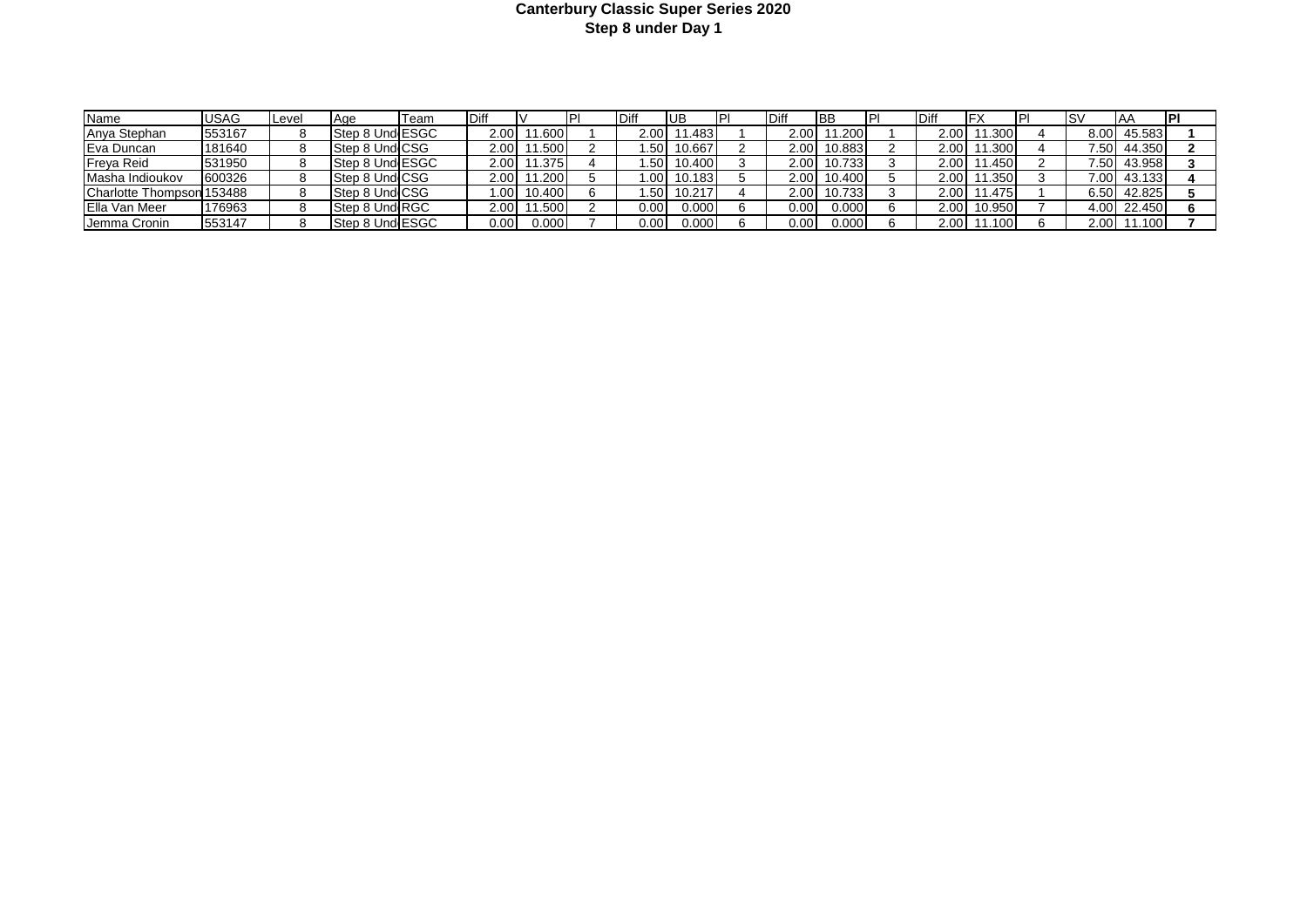# **Canterbury Classic Super Series 2020 Step 8 Over Day 1**

| <b>Name</b>                    | <b>IUSAG</b> Level Age |                                 | ⊺eam | Diff  |                              | <b>IPIIDiff</b> | -lub          | <b>PIDiff IBB</b> |                                                                                   | <b>IPI Diff</b> | <b>IFX</b>             | <b>IPHSV</b> | IAA.            | <b>IPI</b> |
|--------------------------------|------------------------|---------------------------------|------|-------|------------------------------|-----------------|---------------|-------------------|-----------------------------------------------------------------------------------|-----------------|------------------------|--------------|-----------------|------------|
| <b>IRuby Fergus</b>            | 159744                 | <b>IStep 8 OverITwisters</b>    |      |       | 2.00110.9001 2 11.50110.4501 |                 |               | 12.001.           | 1.067'                                                                            |                 | 2.00 11.125            |              | 17.50143.54211  |            |
| <b>Olive Young</b>             | 74969                  | <b>IStep 8 OverIHutt Vallev</b> |      |       | 2.00111.0501                 |                 | 12.00111.4001 | 1.50              |                                                                                   |                 | 9.9001 4 12.00111.1251 |              | 17.50143.4751 2 |            |
| Ilsabella Soper                | `26645                 | <b>Step 8 Over Aspiring</b>     |      |       | 2.00 10.775 3 0.50 8.425 4   |                 |               |                   | 11.50110.5501 3 2.00110.8001 3 16.00140.5501 3                                    |                 |                        |              |                 |            |
| Eva Hyde                       | 195253                 | Step 8 Over RGC                 |      |       |                              |                 |               |                   | 1.00 10.200  4  1.50  9.983  3  0.00  0.000  5  1.50 10.050  5  4.00 30.233  4    |                 |                        |              |                 |            |
| <b>IAmber Brownleel183260L</b> |                        | <b>IStep 8 OverIRGC</b>         |      |       |                              |                 |               |                   | 0.00 10.050 5 0.00 0.000 5 2.00 10.733 2 0.00 0.000 6 3.00 20.783 5               |                 |                        |              |                 |            |
| <b>IElla Murdoch</b>           | 72406                  | <b>Step 8 Over Affinity</b>     |      | 0.001 |                              |                 |               |                   | $[0.000]$ 6 $[0.00]$ 0.000 5 $[0.00]$ 0.000 5 $[2.00]$ 10.650 4 $[2.00]$ 10.650 6 |                 |                        |              |                 |            |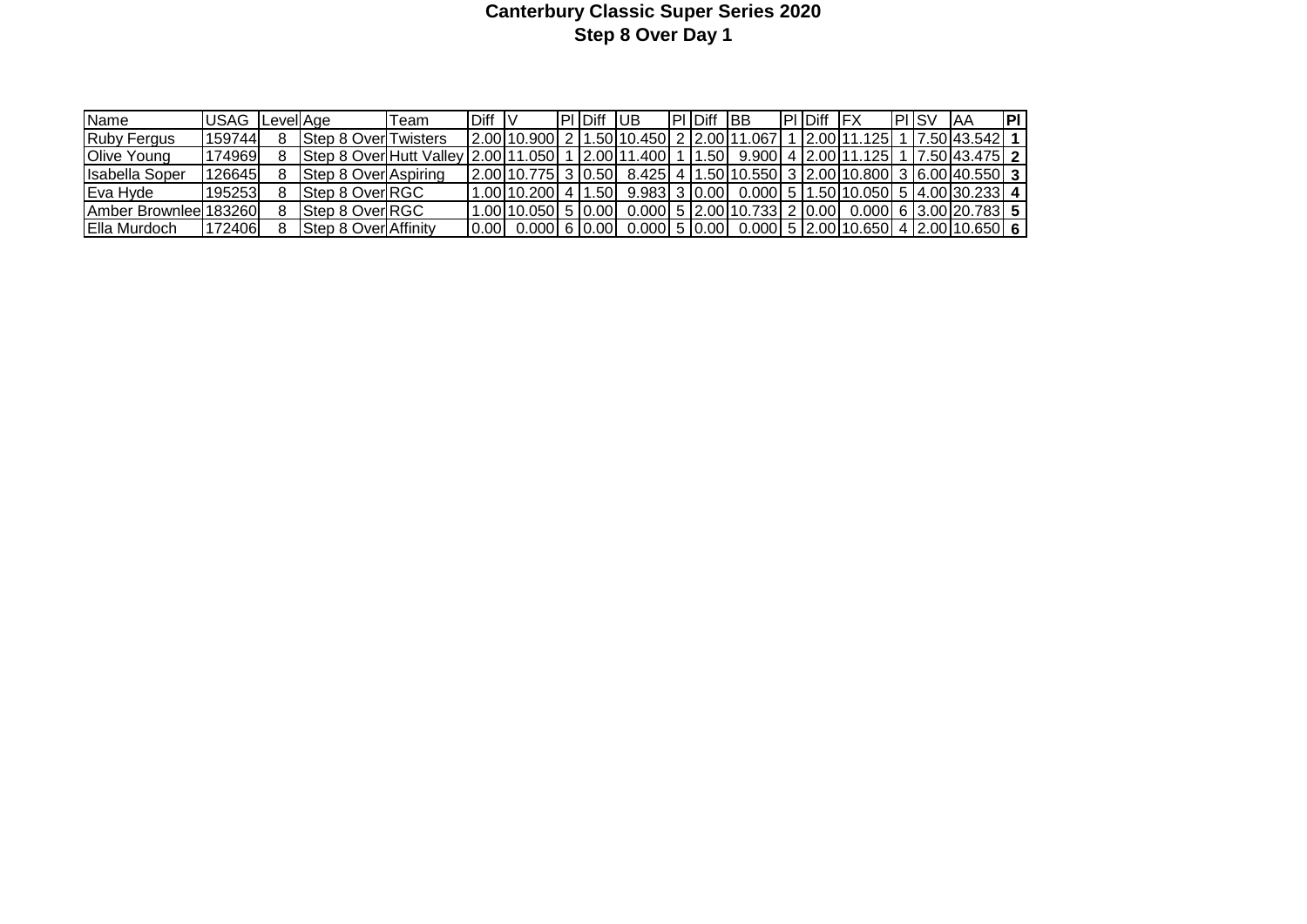# **Canterbury Classic Super Series 2020 STEP 8 Apparatus Finals - Day 2**

| Name<br>STEP 8 Under      | USAG   | Level | Aae                 | Геаm | Diff | V          | ΡI | Diff | UB          | PI | Diff | BB          | PL | Diff | FX                    | PI |
|---------------------------|--------|-------|---------------------|------|------|------------|----|------|-------------|----|------|-------------|----|------|-----------------------|----|
| Anya Stephan              | 553167 | 8     | Step 8 Under ESGC   |      | 2.00 | 11.550     |    |      | 2.00 11.775 |    |      | 2.00 11.500 |    | 2.00 | $11.450$ 3            |    |
| Freya Reid                | 531950 | 8     | Step 8 Under   ESGC |      | 2.00 | $11.400$ 3 |    | .501 | 10.425      | 5  | 2.00 | 11.400      | 2  | 2.00 | $11.550$ 1            |    |
| Eva Duncan                | 181640 | 8     | Step 8 Under CSG    |      | 2.00 | 11.200     | 4  | 1.50 | 10.825      | 2  |      | 2.00 11.350 | -3 | 2.00 | $11.150$ 4            |    |
| Masha Indioukov           | 600326 | 8     | Step 8 Under CSG    |      | 2.00 | 11.100     | -5 | 1.00 | 10.500      | 4  |      | 2.00 11.325 | 4  | 2.00 | $11.525$ 2            |    |
| Ella Van Meer             | 176963 | 8     | Step 8 Under RGC    |      | 2.00 | 11.500     | 2  | 0.00 | 0.000       | 6  | 0.00 | 0.000       | -5 | 2.00 | $11.100 \mid 5$       |    |
| Charlotte Thompson 153488 |        | 8     | Step 8 Under CSG    |      | 0.00 | 0.000      | -6 | .50  | 10.575      | 3  | 0.00 | 0.000       | -5 | 0.00 | $0.000 \, \vert \, 6$ |    |

# STEP 8 Over

| Olive Young    | 174969 | 8 | Step 8 Over | <b>HVY</b> |      | 2.00 10.950       | 3  |                  | $2.00$ 11.400 |                | 2.00 | 10.950     |      | $2.00$ 11.400 1       |  |
|----------------|--------|---|-------------|------------|------|-------------------|----|------------------|---------------|----------------|------|------------|------|-----------------------|--|
| Ruby Fergus    | 159744 | 8 | Step 8 Over | Twisters   |      | $2.00$ 11.450     |    | .50 <sub>1</sub> | 9.425         |                | 2.00 | $10.750$ 2 |      | $2.00$ 11.200 3       |  |
| Isabella Soper | 126645 |   | Step 8 Over | Aspiring   |      | $2.00$ 11.475     |    | 0.00             | 0.000         | $\overline{4}$ | .50  | $10.000$ 4 |      | $2.00$ 11.275 2       |  |
| Eva Hyde       | 195253 | 8 | Step 8 Over | RGC        |      | $1.00$   $10.300$ | 5. | .50 <sub>1</sub> | 10.300        |                | 0.00 | $0.000$ 5  | .50  | $10.800$ 4            |  |
| Amber Brownlee | 183260 | 8 | Step 8 Over | RGC        |      | $1.00$   $10.400$ | 4  | 0.00             | 0.000         | 4              | 2.00 | $10.050$ 3 | 0.00 | $0.000 \, \vert \, 6$ |  |
| Ella Murdoch   | 172406 | 8 | Step 8 Over | Affinity   | 0.00 | 0.000             | 6  | 0.00             | 0.000         | 4              | 0.00 | $0.000$ 5  | 2.00 | $10.325$ 5            |  |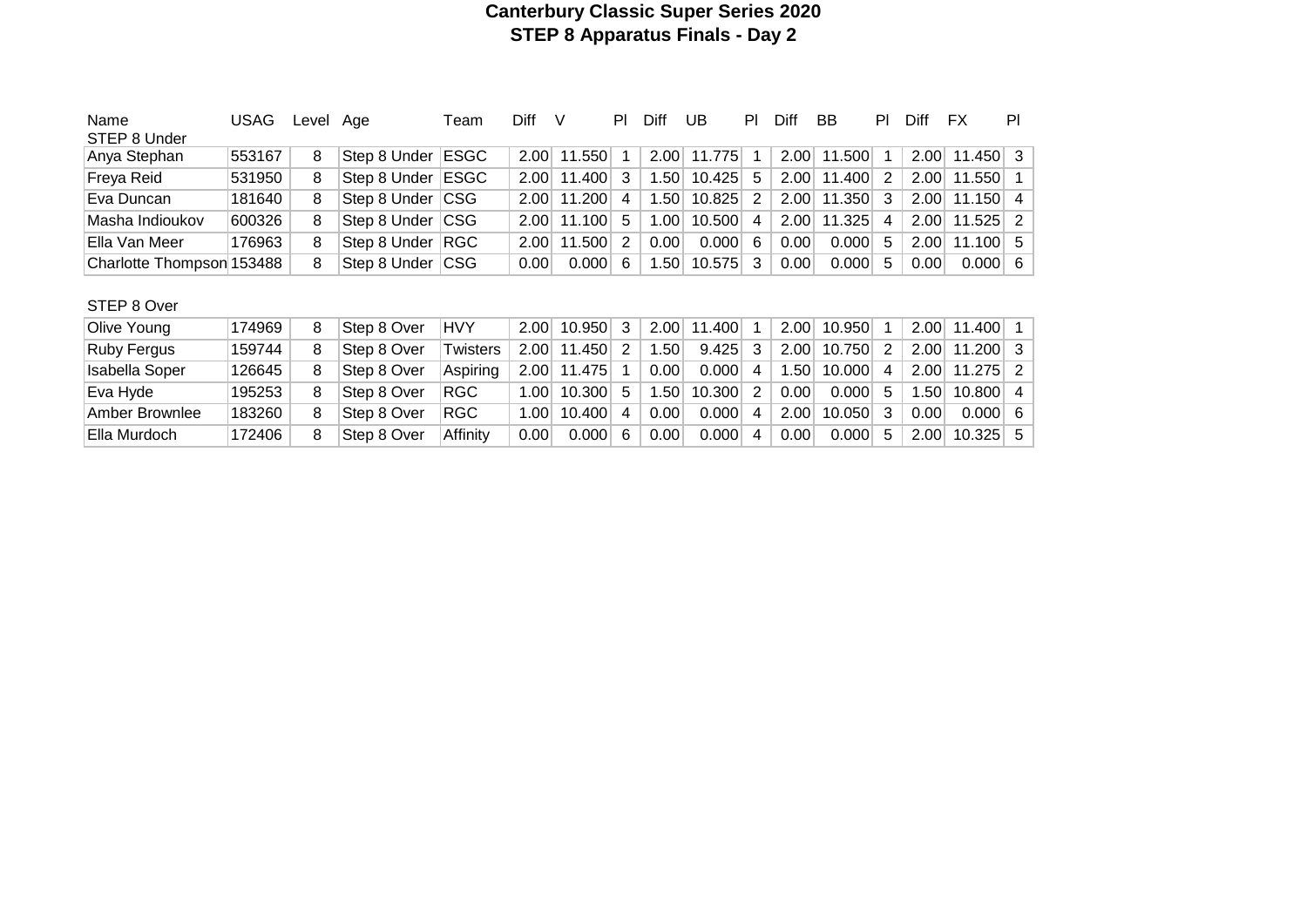# **Canterbury Classic Super Series 2020 WAG Step 9 Day 1**

| 'Name                   | JSAG    | _evel | Team       | Diff |                   | PI | Diff | UB    | PI | Diff | BB                           | ΡI | Diff |        | ÞI | SV   | AΑ              | PL |
|-------------------------|---------|-------|------------|------|-------------------|----|------|-------|----|------|------------------------------|----|------|--------|----|------|-----------------|----|
| <b>Bridie Shelton</b>   | 160245  |       | <b>DGA</b> | 2.00 | .750              |    | 0.50 | 8.850 |    | .501 | $^{\circ}$ 10.700 $^{\circ}$ |    | 2.00 | 10.950 |    | 6.00 | 41.250          |    |
| ⊺Grace Northern         | 147850  |       | CSG        | 001  | .000 <sub>1</sub> |    | .001 | 9.425 |    |      | 2.00 11.275                  |    | 0.00 | 9.000  |    |      | $5.00$ 31.700 2 |    |
| ⊺Lucv Buick-Constable ⊺ | 134915° |       | Twisters   | 0.00 | $0.000$ .         |    | 0.00 | 0.000 |    |      | 2.00 11.150                  |    | 2.00 | .125   |    | 4.00 | 22.275          |    |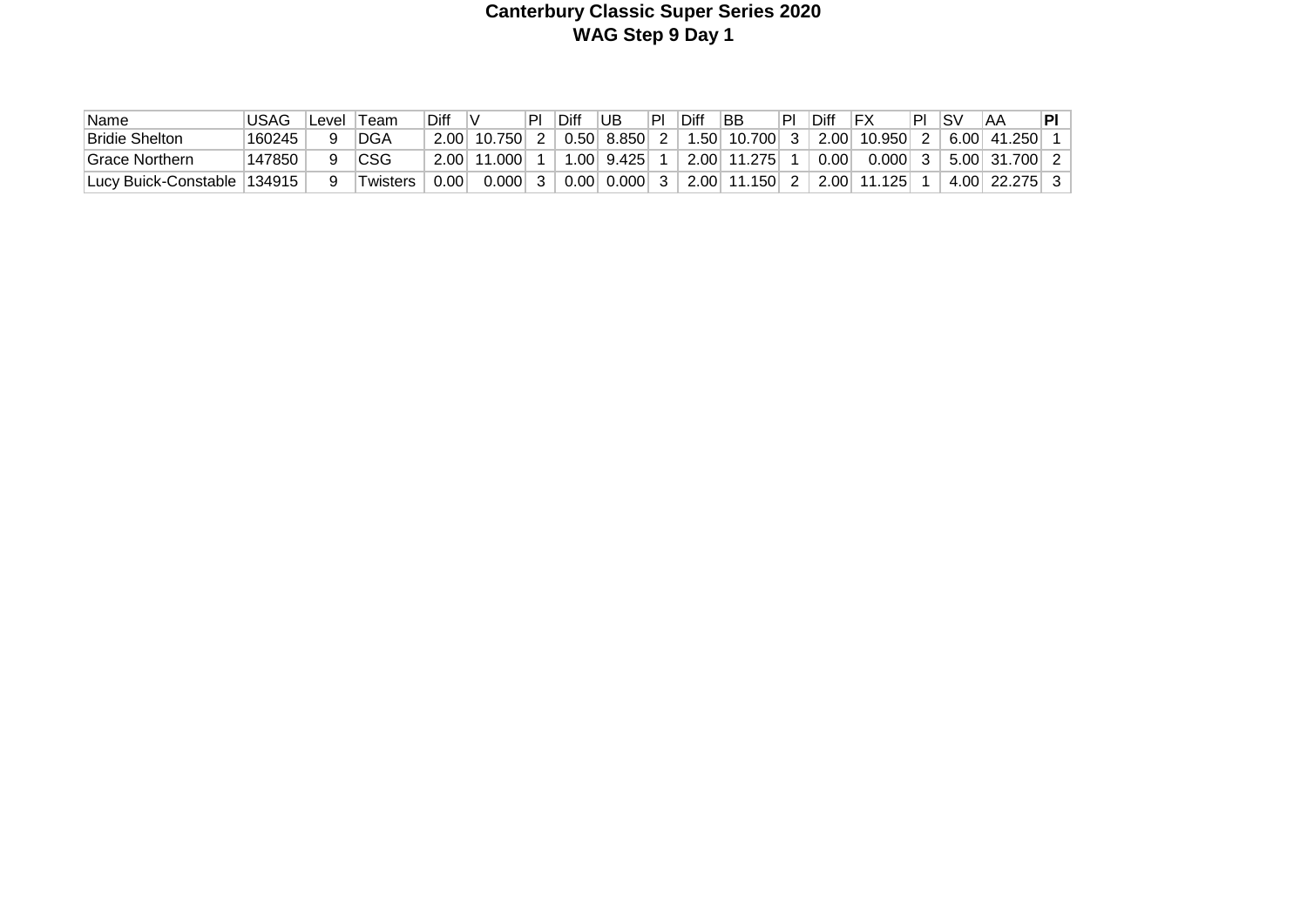# **Canterbury Classic Super Series 2020 Super Series WAG 10**

| Name                  | USAG             | Level  Age | 'Team      | Diff |                 | Diff UB | PL | Diff | ∣BB                                      | PI | <b>IDiff</b> | IFX | \PI⊹ | ∣SV | ۱AA                               | ÞІ |
|-----------------------|------------------|------------|------------|------|-----------------|---------|----|------|------------------------------------------|----|--------------|-----|------|-----|-----------------------------------|----|
| Sarah Jennings 174915 |                  | -10        | Twisters,  |      | $2.00$ 11.350 2 |         |    |      | $\vert$ 1.50 9.800 1 2.00 11.175 1       |    |              |     |      |     | $\vert$ 2.00 10.875 2 7.50 43.200 |    |
| Lily Bainbridge       | $ 184850\rangle$ |            | <b>CSG</b> | 2.00 | 11.525          |         |    |      | $1.00$ 9.150 2 2.00 10.350 2 2.00 10.900 |    |              |     |      |     | $\mid$ 7.00 41.925 $\mid$         |    |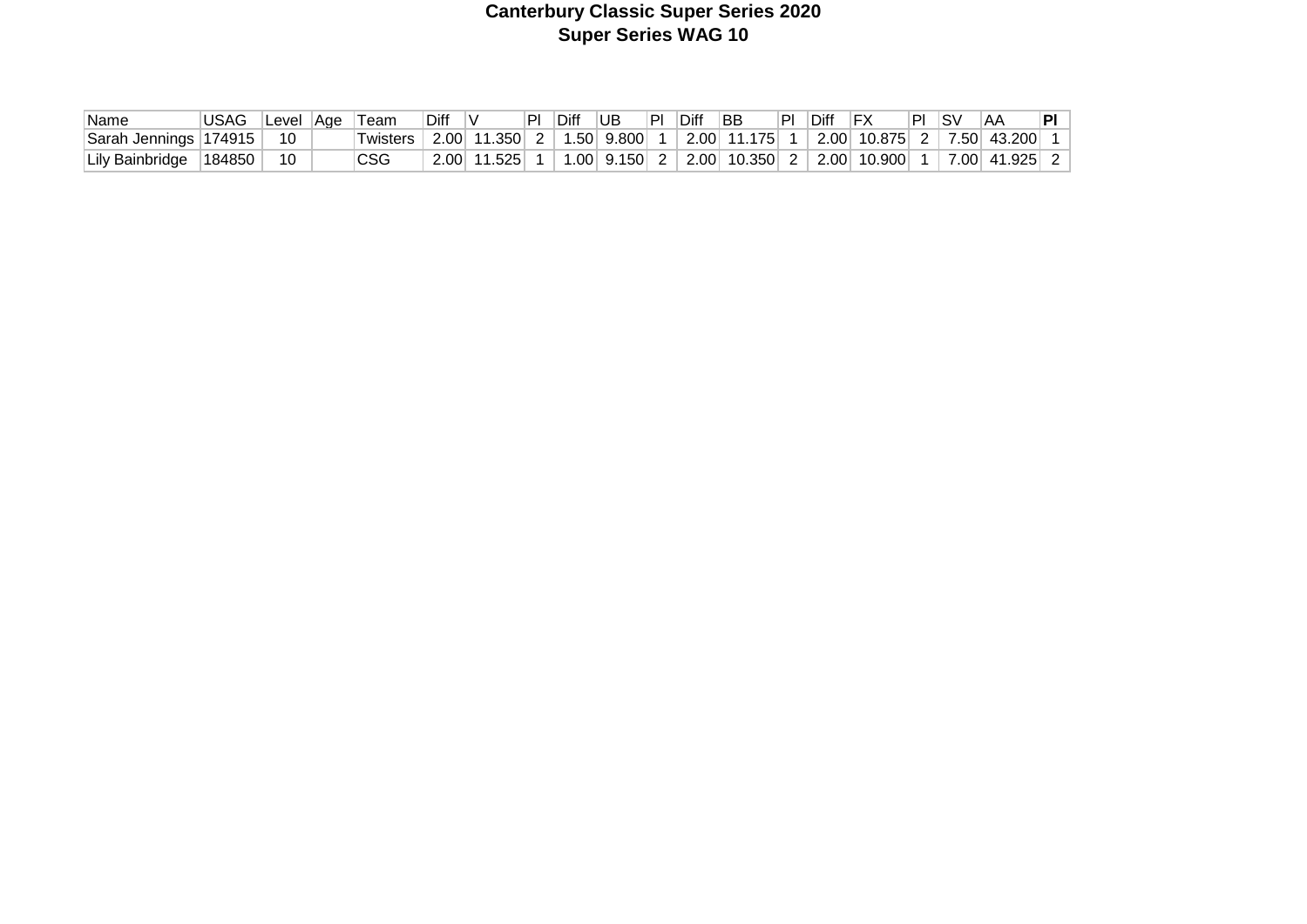# **Canterbury Classic Super Series 2020 WAG seniors Apparatus Finals - Day 2**

| Name                          | USAG             | Level | Aae | ⊺eam            | Diff        |             | ΡI | Diff | UB          | PI            | Diff | BB          | PI | Diff | FX     | PI            |
|-------------------------------|------------------|-------|-----|-----------------|-------------|-------------|----|------|-------------|---------------|------|-------------|----|------|--------|---------------|
| <b>Bridie Shelton</b>         | 160245           | 9     |     | <b>DGA</b>      | 1.001       | 10.375      |    | 0.50 | 8.400       |               |      | 2.00 11.075 |    | 0.00 | 0.000  | $\mathcal{P}$ |
| Lucy Buick-Constable   134915 |                  | 9     |     | <b>Twisters</b> | $0.00\vert$ | 0.0001      | 2  | 0.00 | 0.000       | $\mathcal{P}$ |      | 2.00 11.250 |    | 2.00 | 11.350 |               |
|                               |                  |       |     |                 |             |             |    |      |             |               |      |             |    |      |        |               |
| Sarah Jennings                | 174915           | 10    |     | Twisters        |             | 2.00 11.475 |    |      | 1.50 10.325 |               |      | 2.00 11.250 |    | 2.00 | 10.725 |               |
|                               |                  |       |     |                 |             |             |    |      |             |               |      |             |    |      |        |               |
| Lily Bainbridge               | 184850   Jnr Int |       |     | <b>CSG</b>      | 2.00        | 11.600      |    |      | 1.00 10.300 |               |      | 2.00 10.775 |    | 4.20 | 12.400 |               |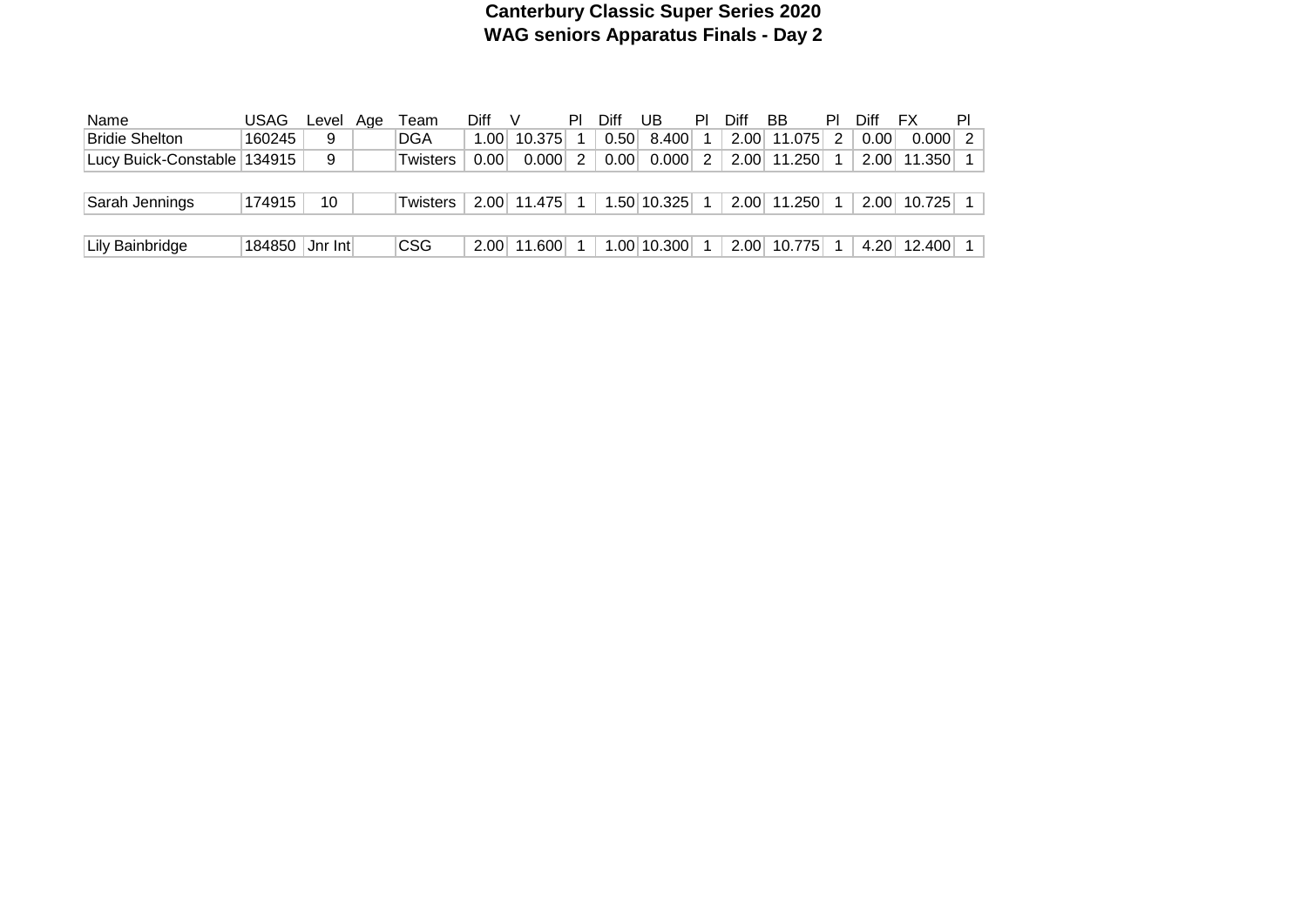#### **Canterbury Classic Super Series 2020 MAG Challenge 4**

| Name                                  | <b>USAG</b>         | Level | Aae | Team       | Diff | IFX    |               | Diff | PН    | ΡI | Diff             |        | Diff    |        | Diff          | ∣PB    | ⊺ P | Diff | НB             |   | ∣SV  | ΆA              | 'PI ⊹ |
|---------------------------------------|---------------------|-------|-----|------------|------|--------|---------------|------|-------|----|------------------|--------|---------|--------|---------------|--------|-----|------|----------------|---|------|-----------------|-------|
| Shea Newby                            | 245381              |       |     | RGC        | .50  | 10.200 |               | 0.00 | 0.000 |    | .60 <sub>1</sub> | 10.000 | .60     | 10.033 | .50           | 10.600 |     | .20  | 10.200         |   |      | 7.40 51.033     |       |
| 'Takoda Kaiser                        | 226640              |       |     | <b>RGC</b> | .40  | 10.067 |               | 0.00 | 0.000 |    | .60              | 10.500 | ا 60. ا | 10.467 | $.40^{\circ}$ | 9.633  |     | 0.00 | 3.967          |   |      | $6.00$ 44.633 2 |       |
| Hamish Inwood                         | 176238              |       |     | CSG        | 1.50 | 10.133 |               | 0.00 | 0.000 |    | .60              | 10.250 | .60     | 10.633 | 1.30          | 8.633  |     | 0.00 | 4.433          |   |      | $6.00$ 44.083 3 |       |
| <sup>∣</sup> Lucas Henderson।245376 । |                     |       |     | RGC        | .40  | 10.200 |               | 0.00 | 0.000 |    | .40              | 9.700  | .60     | 10.200 | '40.،         | 9.300  |     | 0.00 | 3.667          | Δ |      | 5.80 43.067     | 4     |
| Thomas Hunter                         | <sup>1</sup> 231201 |       |     | CSG        | 0.00 | 0.000  | $\mathcal{D}$ | 0.00 | 0.000 |    | 0.00             | 0.000  | 0.00    | 0.000  | 0.00          | 0.000  |     | 0.00 | $0.000$ $\mid$ |   | 0.00 | $0.000$ 5       |       |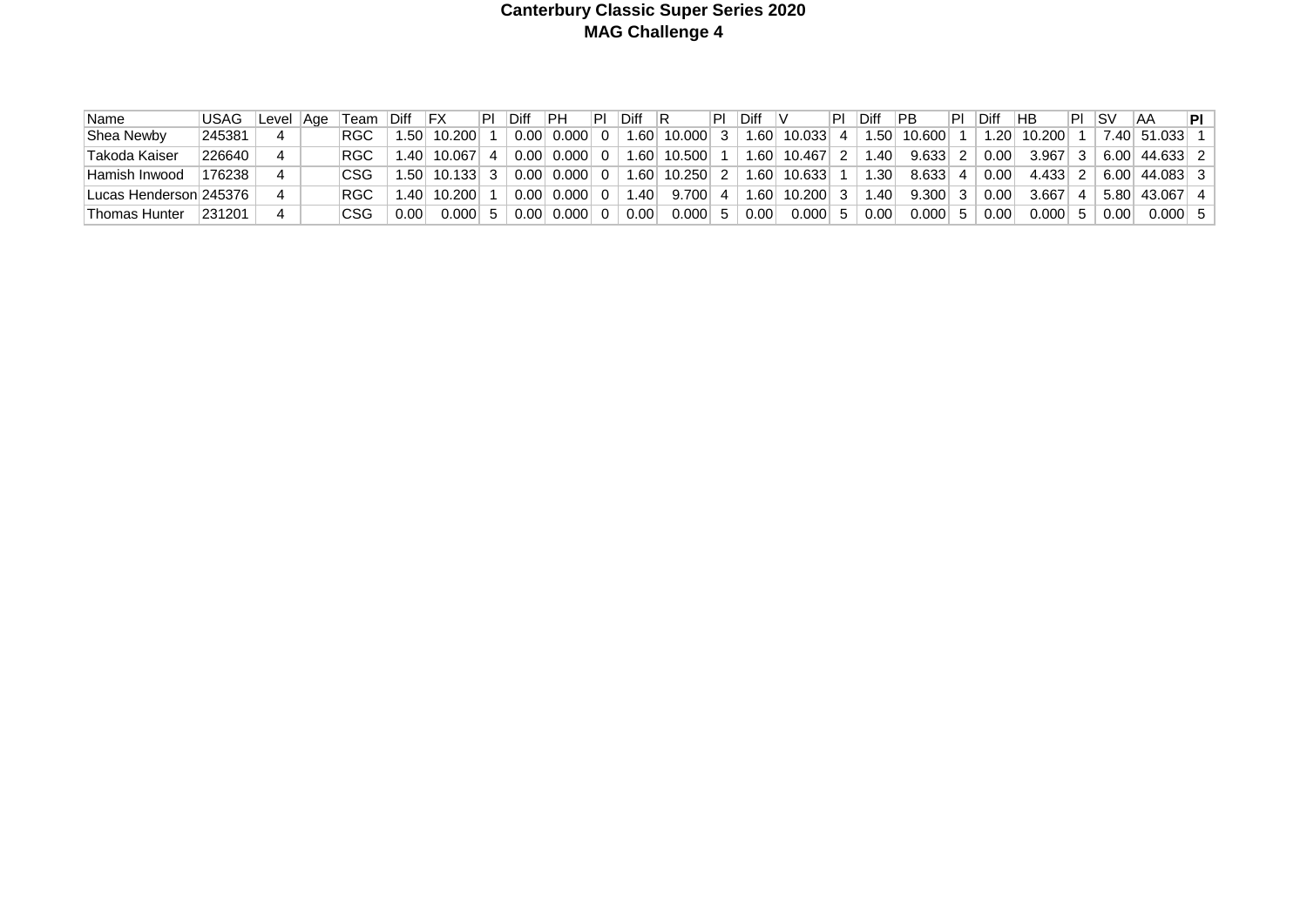#### **Canterbury Classic Super Series 2020 MAG challenge 6 day 1**

| 'Name                 | <b>USAG</b> | Level | ∣Age | Team | Diff | IFX    | Diff | IPH    | Diff |       | <b>Diff</b> |            | ⊩Diff | ∣PB    | Diff | HB     | ום | SV | ΆA             | PI I |
|-----------------------|-------------|-------|------|------|------|--------|------|--------|------|-------|-------------|------------|-------|--------|------|--------|----|----|----------------|------|
| Evan Byrne            | 184751      |       |      | CSG  | 2.50 | 10.933 | 2.20 | 9.767  | 2.20 | .1501 | 2.20        | 1.500      | 2.20  | 10.433 | 2.00 | 10.200 |    |    | 13.30 63.983   |      |
| Cole Stevens          | 106282      |       |      |      | 3.00 | 1.000  | 2.40 | 10.067 | 2.20 | 9.850 | 2.20        | $10.300$ 4 | 2.30  | 11.200 | 2.20 | 10.600 |    |    | 14.30 63.017   |      |
| Alistair Gorton       | 184766      |       |      |      | 2.40 | 11.033 | .30  | 8.767  | 2.10 | 9.850 | 1.60        | 10.767     | 2.10  | 9.167  | 2.10 | 9.733  |    |    | 11.60 59.316 3 |      |
| Oliver Gormack 143805 |             |       |      |      | 2.30 | 1.2001 | .90  | 3.167  | 2.10 | 8.900 | 1.60        | 10.400     | 2.20  | 9.700  | .90  | 10.433 |    |    | 12.00 56.800 4 |      |